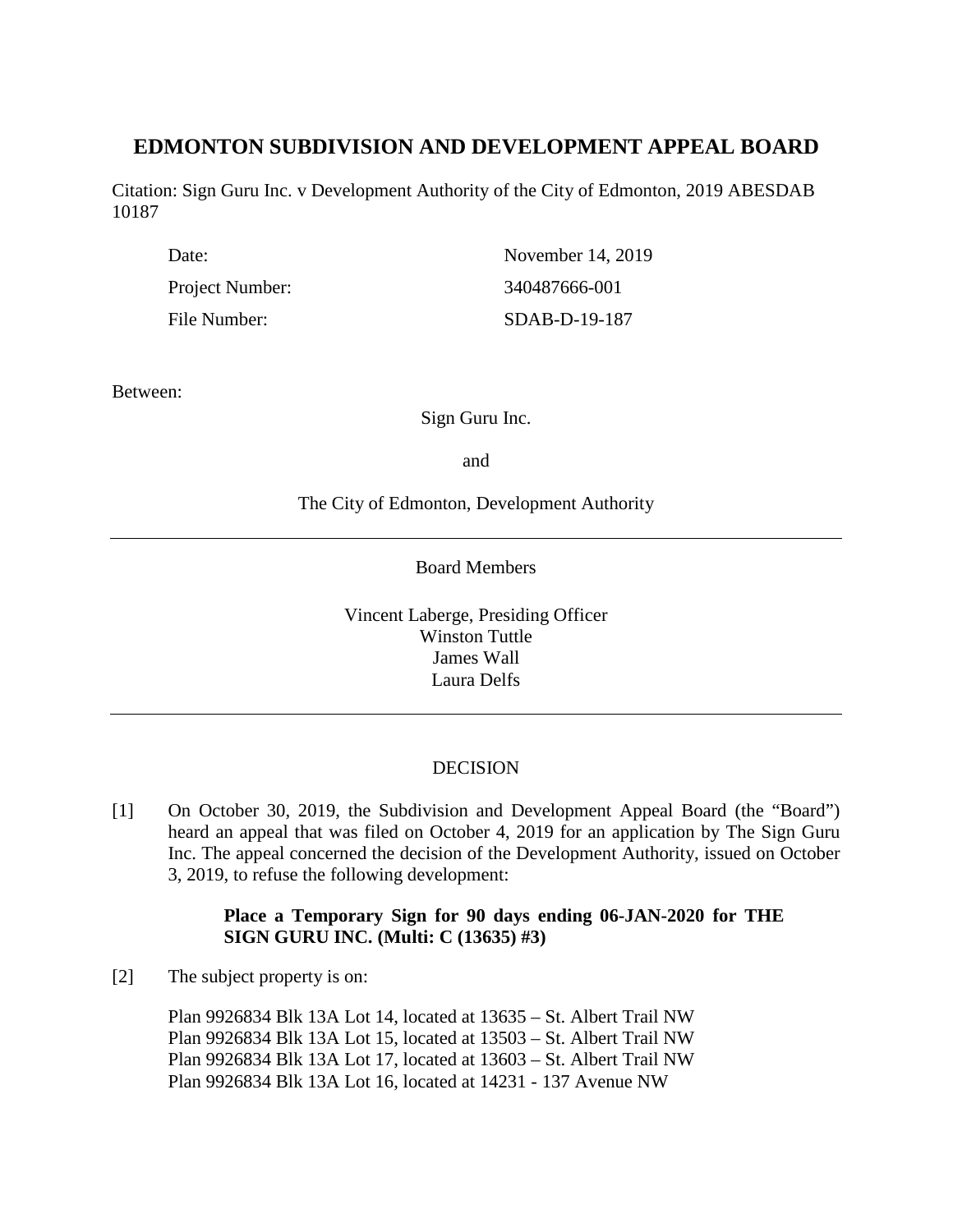The Zone is DC2 Site Specific Development Control Provision (1014). The Major Commercial Corridors Overlay applies to the subject property.

- [3] The following documents were received prior to the hearing and form part of the record:
	- Copy of the Development Permit application with attachments, proposed plan, and the refused Development Permit;
	- The Development Officer's written submissions; and
	- The reasons for appeal and two previous decisions of the Subdivision and Development Appeal Board submitted by the Appellant.

#### **Preliminary Matters**

- [4] At the outset of the appeal hearing, the Presiding Officer confirmed with the parties in attendance that there was no opposition to the composition of the panel.
- [5] The Presiding Officer outlined how the hearing would be conducted, including the order of appearance of parties, and no opposition was noted.
- [6] The appeal was filed on time, in accordance with Section 686 of the *Municipal Government Act*, RSA 2000, c M-26 (the *"Municipal Government Act")*.
- [7] Section 685(4)(b) of the *Municipal Government Act* states:

Despite subsections (1), (2) and (3), if a decision with respect to a development permit application in respect of a direct control district is made by a development authority, the appeal is limited to whether the development authority followed the directions of council, and if the subdivision and development appeal board finds that the development authority did not follow the directions it may, in accordance with the directions, substitute its decision for the development authority's decision.

[8] The Presiding Officer asked the Appellant to explain how the Development Authority did not follow the direction of Council in refusing this development permit application.

#### **Summary of Hearing**

- *i) Position of the Appellant, G. Pawlechko, representing the Appellant, Sign Guru Inc.:*
- [9] This matter was before the Board approximately one year ago.
- [10] The subject site is Christy's Corner, located at the corner of 137 Avenue and St. Albert Trail and is comprised of four separate titled lots.
- [11] This site was zoned DC5 under *Land Use Bylaw* 5996.
- [12] This is a very large site with over 350 metres of frontage. All of the businesses in this complex face inward not outward and therefore have limited exposure. The site is well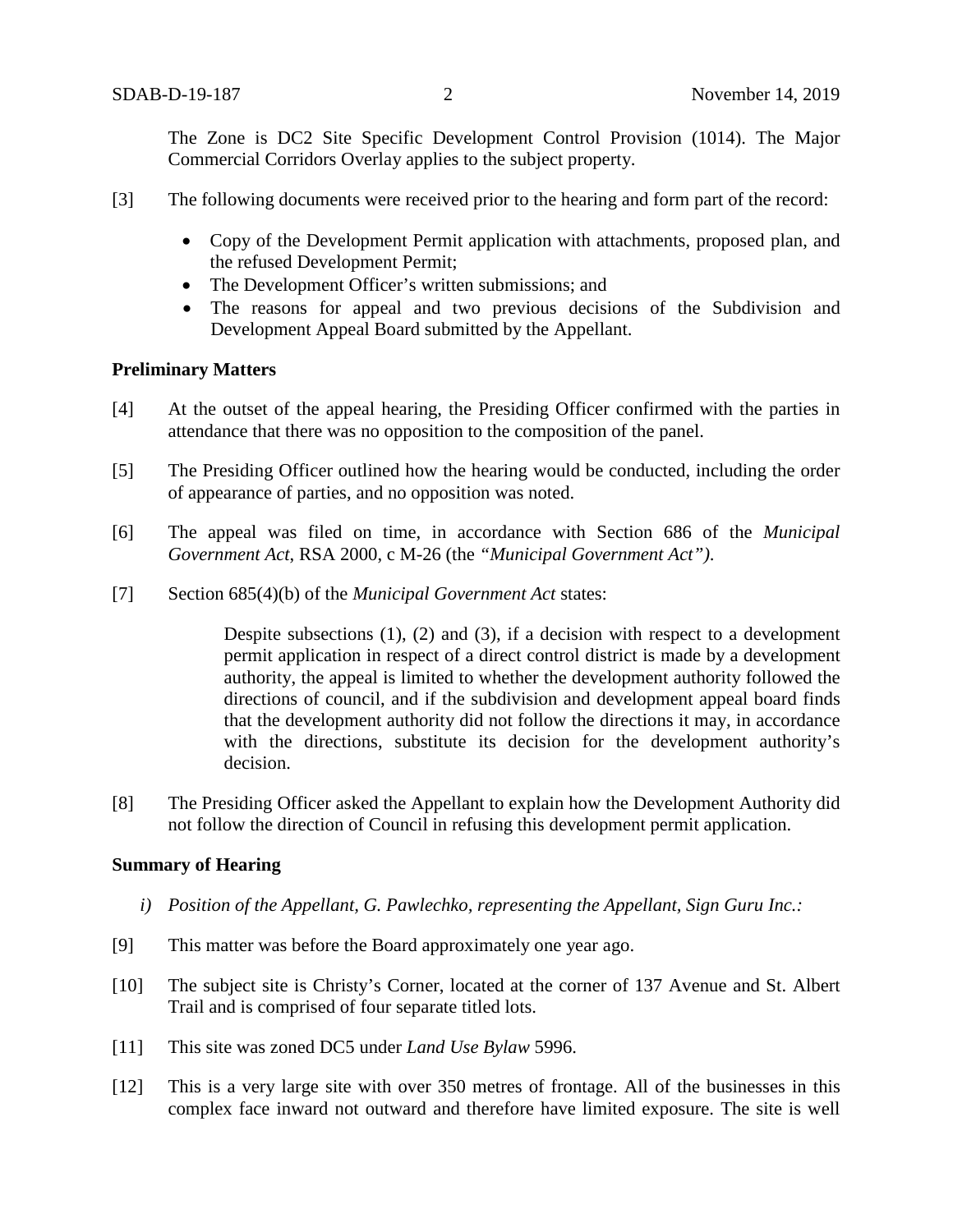maintained and landscaped. St. Albert Trail and 137 Avenue have large amounts of traffic and the temporary signage is used to augment the disadvantage of the businesses having limited exposure to the roadway.

- [13] Six temporary signs have been installed on this site since 2013 without any known objection or complaint. Development permits for two temporary signs were approved by the Board in 2018.
- [14] The site is approximately 23 square acres in size and is at a disadvantage because the four separate titled lots that comprise the site share entrances. If the entrances were not shared, approximately 10 temporary signs would be permitted.
- [15] Section 11.4 (sic) of the *Edmonton Zoning Bylaw* provides variance power to the Development Officer which has been exercised in the past to approve development permits for six temporary signs on this site.
- [16] Section 11.5 (sic) states that the Development Officer "may approve with or without conditions any application or development that does not comply with this Bylaw".
- [17] It was his opinion that the Development Officer did not follow the direction of Council because the variance power provided was not exercised.
- [18] Section 79 of the *Land Use Bylaw* permits one sign for every 30 metres of store frontage. In this case there is between 650 and 700 metres of frontage which would allow even more than the five signs that are permitted under the new development regulations that were adopted in September, 2019. There could be as many as 10 temporary signs if the site did not share entrances.
- [19] This site is similar to a CSC zoned site and as such could have five signs.
- [20] Section 59 of the *Edmonton Zoning Bylaw* allows a minimum of five signs for every 30 metres of frontage. In this case there is over 300 metres of frontage and the Development Officer has the discretion to approve the proposed sixth sign. Therefore a variance should be granted.
- [21] It was his opinion that the use of discretion to grant variances should be considered on a case by case basis. This is a unique site because of its size, tenants, and frontage. There are six pylon signs on the site which cannot accommodate advertising for all of the businesses located in this complex.
- [22] There have been six temporary signs installed on this site since 2013 without any known complaint. The Board granted variances to allow two additional signs in 2018.
- [23] Given the size and location, the Development Officer should have exercised the discretion provided by City Council and approved the sixth sign at this location.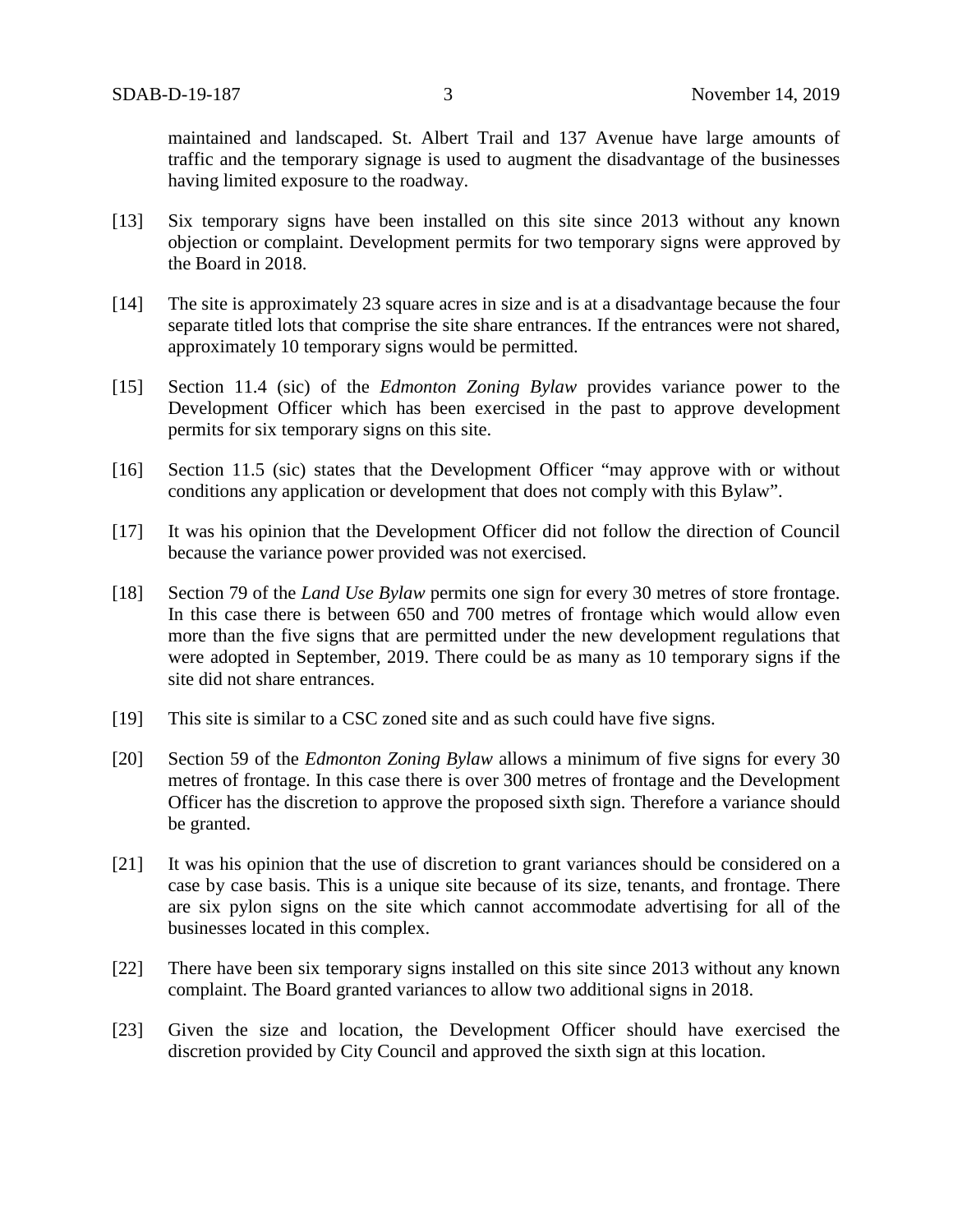- [24] He asked the Board to consider the test outlined in section 11.5 and 11.6 (sic) of the *Edmonton Zoning Bylaw*.
- [25] There is hardship at this site because of the layout and structural design as well as the orientation to the two public roadways. The temporary signs help businesses attract customers.
- [26] The Development Officer has the authority to grant variances to allow six signs pursuant to section 11.5 and 750.4 of the *Land Use Bylaw*. Section 720.3 states that all administrative clauses are deemed to be part of the Direct Control unless excluded.
- [27] The Development Officer should have looked at this site as a unique piece of land rather than applying a cookie cutter approach.
- [28] The previous decisions of the Board were referenced. It was noted that nothing has changed on the site since these decisions were issued and that the Board criticized the Development Authority for not using the discretion that was provided when considering the required variances.
- [29] Mr. Pawlechko provided the following information in response to questions from the Board:
	- a) It was acknowledged that incorrect sections of *Land Use Bylaw* and *Edmonton Zoning Bylaw* were referenced in his summary.
	- b) Even though section 59E.2(4)(b) says that the Development Officer "may" use discretion, it was his opinion that the Development Officer should have used discretion because of the uniqueness of the site and to comply with Council's intent to provide an opportunity for businesses to advertise and be successful.
	- c) The Development Officer is aware of the challenges that arise because the site is comprised of four separately titled lots.
	- d) He questioned how a change in zoning could impact the previous decisions of the Board. The Development Authority should have followed the previous decisions of the Board when considering this application.
	- *ii) Position of the Development Officer, A. Rowan:*
- [30] Ms. Rowan did not attend the hearing but provided a written submission that was considered by the Board.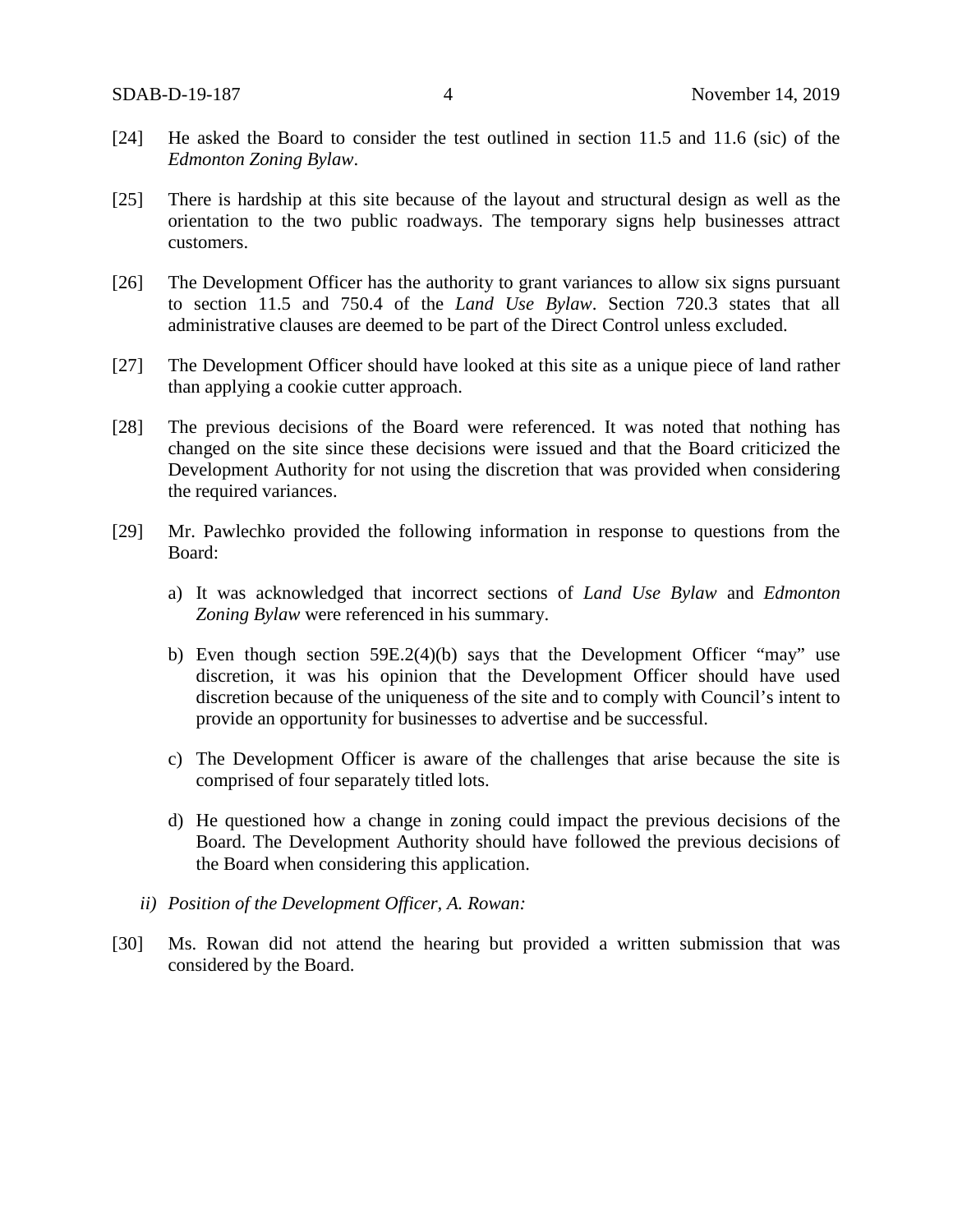## **Decision**

- [31] The appeal is **ALLOWED** and the decision of the Development Authority is **REVOKED**. The development is **GRANTED** as applied for to the Development Authority, subject to the following **CONDITIONS (as provided by the Development Authority)**:
	- 1. The sign is approved starting November 14, 2019 and shall be removed on or before February 14, 2020. (Reference Section 59E)
	- 2. Temporary On-premises Signs shall be located within the property lines of the Site. A Temporary On-premises Sign shall not interfere with access to or from the Site and shall not impair the sight lines for vehicular traffic. (Reference Section 59E.2(4)(d)) (NOTE: Portable Signs on road-right-of-way may be seized without warning.)
	- 3. Temporary On-premises Signs may be illuminated but shall not have any flashing or running lights. (Reference Section 59E.2(4)(e)) (NOTE: Temporary signs shall not include electronic copy or animation.)
	- 4. Temporary On-premises Freestanding Signs shall have a maximum height of 3.0 metres and a maximum Area of 5 square metres. (Reference Section 59E.2(4)(f))
	- 5. No Sign shall be erected, operated, used or maintained that:
		- due to its position, shape, colour, format or illumination obstructs the view of, or shall be confused with, an official traffic Sign, signal or device, as determined by the Development Officer in consultation with the Transportation Services; (Reference Section 59.2(1)(a));
		- displays lights resembling the flashing lights usually associated with danger or those used by police, fire, ambulance and other emergency vehicles; (Reference Section  $59.2(1)(b)$  and
		- uses spot or reflector lights directed at on-coming traffic or displays travelling or flashing messages that create a hazard to traffic on a public roadway from which the Sign is visible (Reference Section 59.2(1)(c).
	- 6. All Temporary Signs shall have a development permit approval tag issued by the City of Edmonton. (Reference Section 59.2(8))
	- 7. The maximum duration of display for each Temporary On-premises Sign shall be 365 days unless otherwise specified in the Sign Schedule. Temporary On-premises Signs shall be removed on or before the date that the Development Permit expires. (Reference Section 59.2(16))

NOTE: This permit is for an On-premises Sign for businesses which have valid development approval (or a valid business licence) to operate from the Site. Unless this permit is specifically granted for general advertising, portable signs containing  $3<sup>rd</sup>$  party (general) advertising may be revoked and subject to fines without warning. (Reference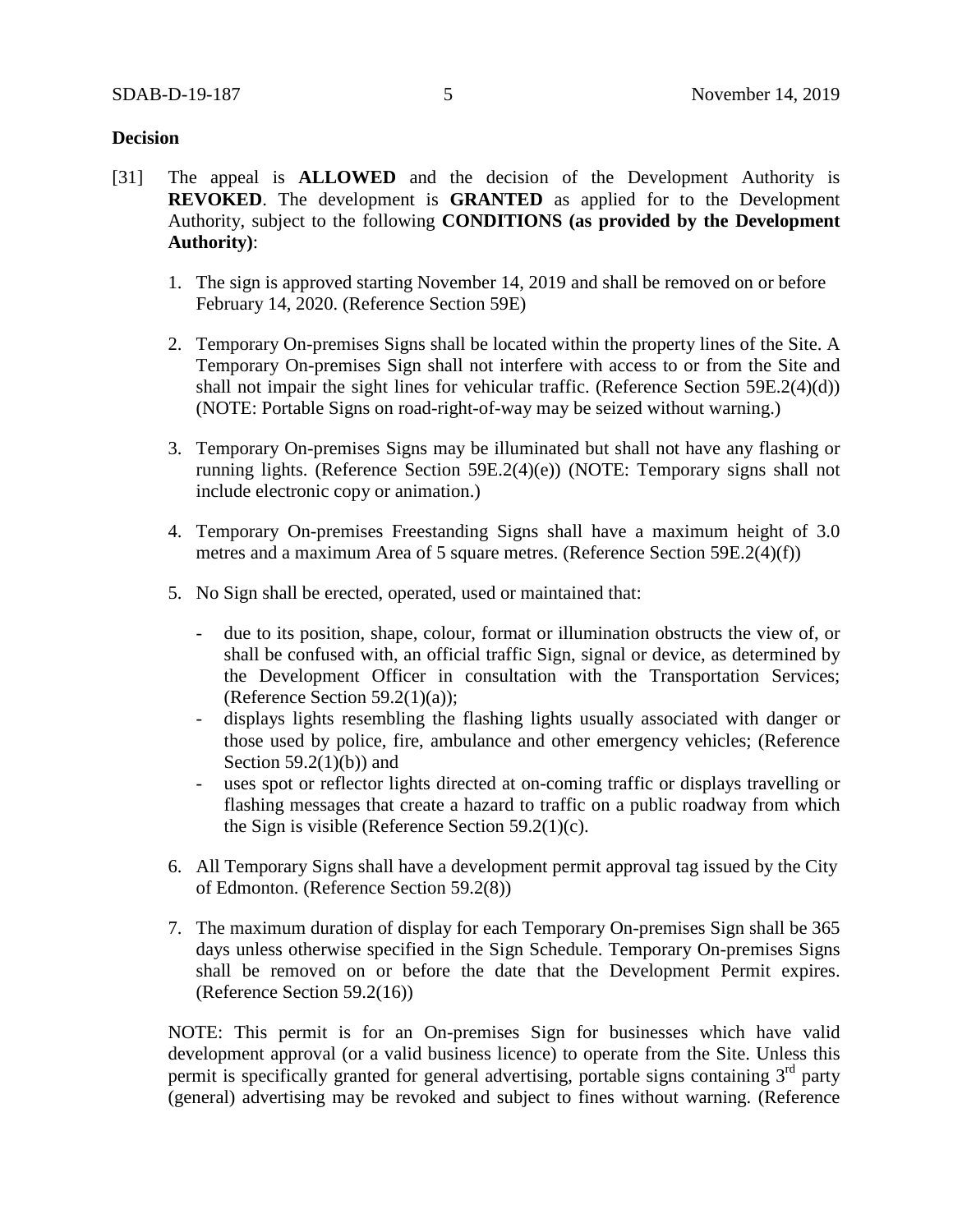Section 59.2(9). Any Development Permit issued on the basis of incorrect information contained in the application shall be invalid and may constitute an offence. (Reference Section 13.1(7).

It is an offence for any person to place a Sign on land; for which a Development Permit is required but has not been issued or is not valid under this Bylaw. It is an offence to display a Temporary Sign without a valid Development Permit. It is an offence for a Temporary Sign to not have the Sign ownership displayed in a visible location on the Sign. It is an offence to deface, obscure or otherwise render the ownership identification illegible. It is an offence to display a Temporary Sign without a development permit approval tag issued by the City of Edmonton. It is an offence to have a Sign in an abandoned state. (Reference Section 23.2)

Temporary Signs must have authorization from the landowner or the landowner's agent to place a Temporary On-premises Sign on the land that is listed as the address for the location of the Temporary On-Premises Sign. (Reference Section 13.4(1)(f) of the Edmonton Zoning Bylaw 12800)

## **Reasons for Decision**

- [32] The proposed Temporary On-premises Sign is on a parcel of land that is designated a direct control district. Pursuant to Section 685(4)(b) of the *Municipal Government Act*  (the "*MGA"*), the appeal before this Board *is limited to whether the development authority followed the directions of council* and if the subdivision and development appeal board finds that the development authority did not follow the directions it may, in accordance with the directions, substitute its decision for the development authority's decision.
- [33] Temporary On-premises Signs is a Listed Use in the DC2 Site Specific Development Control Provision. Section DC2.1014.4(e) requires Signs to comply with the regulations of Schedule 59E and any other provisions of the Zoning Bylaw.
- [34] Schedule 59E.2(4)(b) states for a multiple tenant development with a Frontage of greater than 30.0 metres, one Temporary On-premises Sign shall be allowed for each 30.0 metres of Frontage with a minimum separation space of 30.0 metres between each Sign. The maximum number of Temporary On-premises Signs shall be five. Where multiple tenant Sites have a Frontage greater than 300.0 metres, the Development Officer may use discretion to increase the maximum number of Temporary On-premises Signs allowed per Site.
- [35] This is a multiple tenant site with a frontage that exceeds 300 metres. Therefore, pursuant to Schedule 59E.2(4)(b), the Development Officer had the ability to use discretion to increase the maximum number of Temporary On-premises Signs allowed per Site. The Development Officer declined to exercise her discretion finding that there was no unnecessary hardship or practical difficulties particular to this site.
- [36] The Board disagrees with that finding.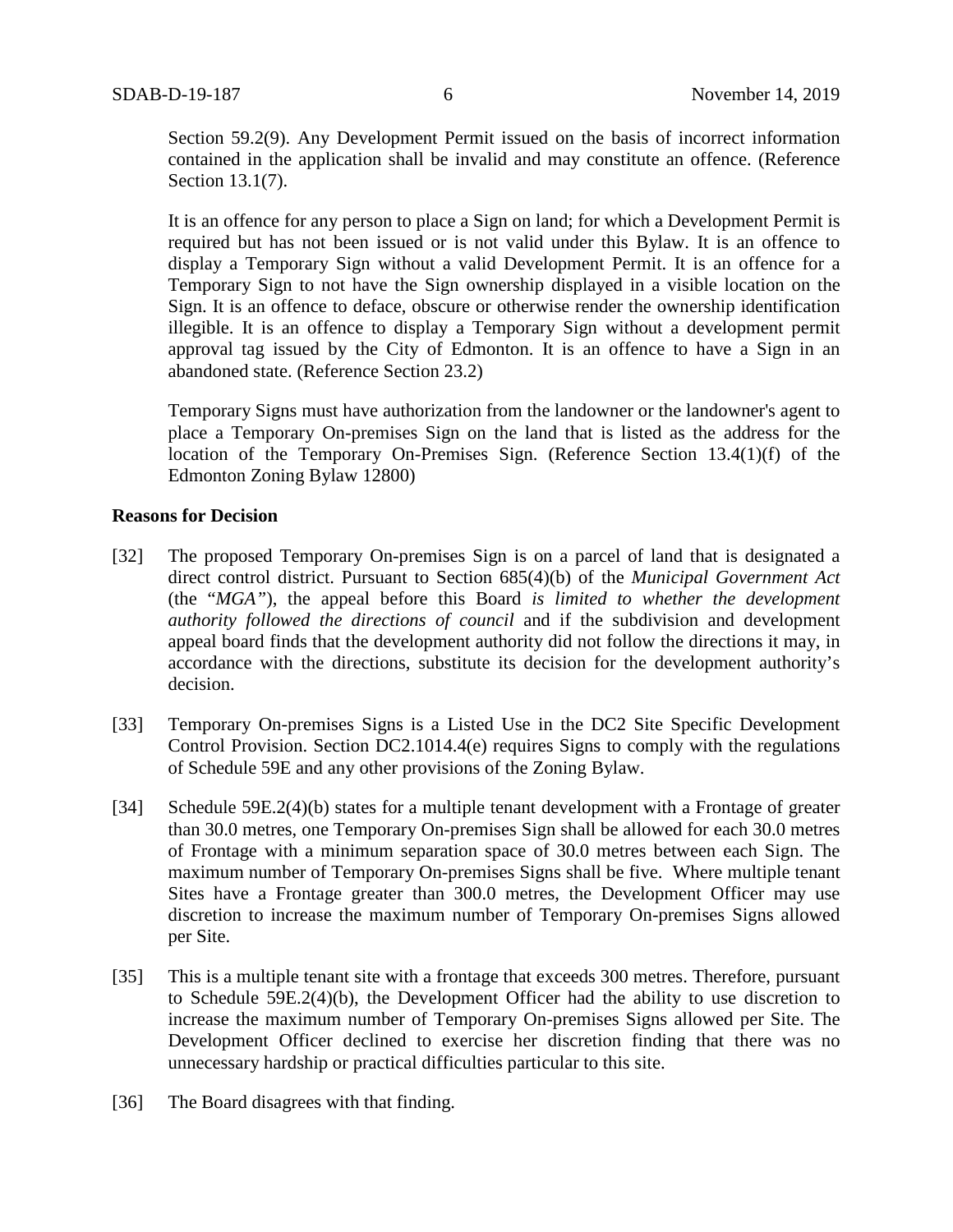- [37] Based on the evidence provided, this is a unique commercial site located at the intersection of two very busy public roadways. All of the buildings and business frontages face into the site.
- [38] The Board finds that there is unnecessary hardship in this situation because this is a unique site comprised of four lots under separate title where all of the buildings and business frontages face inward; and there is not enough space available for all of the tenants of the complex to secure advertising on the existing pylon signs.
- [39] Six Temporary On-premises Signs have been installed on the site for the last six years without any known complaint. The Board notes that there were no letters of objection received and no one attended in opposition to the proposed development.
- [40] The Board approved development permits to place two Temporary Signs on this Site on October 5, 2018.
- [41] The Board finds that the directions of Council were not followed and substitutes its decision for the development authority's decision in accordance with those directions.
- [42] The appeal is allowed and the development is granted.

Vincent Laberge, Presiding Officer Subdivision and Development Appeal Board

c.c: City of Edmonton, Development & Zoning Services – A. Rowan / H. Luke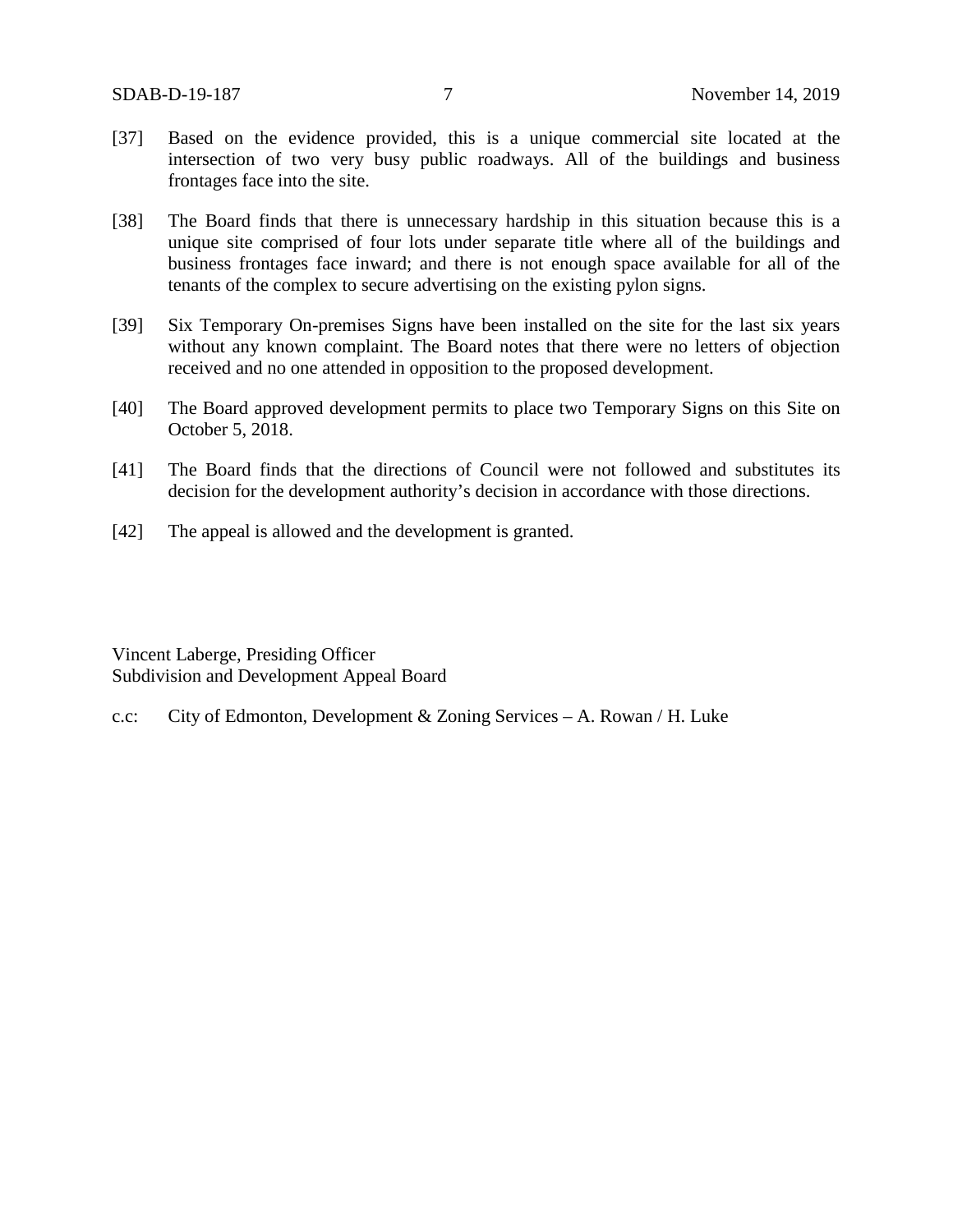### **Important Information for the Applicant/Appellant**

- 1. This is not a Building Permit. A Building Permit must be obtained separately from the Sustainable Development Department, located on the 2nd Floor, Edmonton Tower, 10111 – 104 Avenue NW, Edmonton, AB T5J 0J4.
- 2. Obtaining a Development Permit does not relieve you from complying with:
	- a) the requirements of the *Edmonton Zoning Bylaw*, insofar as those requirements have not been relaxed or varied by a decision of the Subdivision and Development Appeal Board,
	- b) the requirements of the *Alberta Safety Codes Act*,
	- c) the *Alberta Regulation 204/207 – Safety Codes Act – Permit Regulation*,
	- d) the requirements of any other appropriate federal, provincial or municipal legislation,
	- e) the conditions of any caveat, covenant, easement or other instrument affecting a building or land.
- 3. When an application for a Development Permit has been approved by the Subdivision and Development Appeal Board, it shall not be valid unless and until any conditions of approval, save those of a continuing nature, have been fulfilled.
- 4. A Development Permit will expire in accordance to the provisions of Section 22 of the *Edmonton Zoning Bylaw, Bylaw 12800*, as amended.
- 5. This decision may be appealed to the Alberta Court of Appeal on a question of law or jurisdiction under Section 688 of the *Municipal Government Act*, RSA 2000, c M-26. If the Subdivision and Development Appeal Board is served with notice of an application for leave to appeal its decision, such notice shall operate to suspend the Development Permit.
- 6. When a decision on a Development Permit application has been rendered by the Subdivision and Development Appeal Board, the enforcement of that decision is carried out by the Sustainable Development Department, located on the 2nd Floor, Edmonton Tower, 10111 – 104 Avenue NW, Edmonton, AB T5J 0J4.

*NOTE: The City of Edmonton does not conduct independent environmental checks of land within the City. If you are concerned about the stability of this property for any purpose, you should conduct your own tests and reviews. The City of Edmonton, when issuing a development permit, makes no representations and offers no warranties as to the suitability of the property for any purpose or as to the presence or absence of any environmental contaminants on the property.*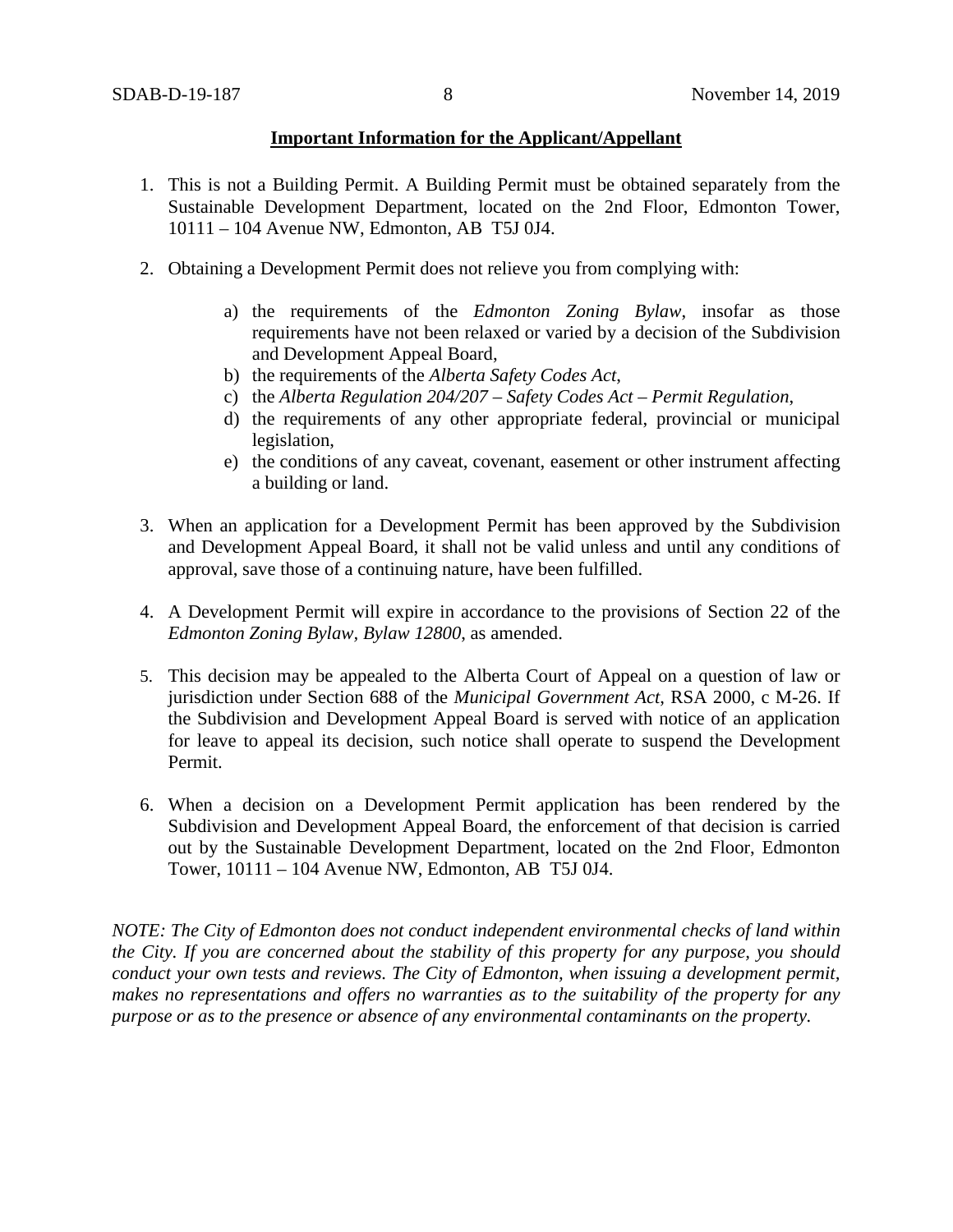# **EDMONTON SUBDIVISION AND DEVELOPMENT APPEAL BOARD**

Citation: Aleisha Nazir v Development Authority of the City of Edmonton, 2019 ABESDAB 10188

| Date:           | November 14, 2019 |
|-----------------|-------------------|
| Project Number: | 339402182-002     |
| File Number:    | SDAB-D-19-188     |

Between:

Aleisha Nazir

and

# The City of Edmonton, Development Authority

Board Members

Vincent Laberge Winston Tuttle James Wall Laura Delfs

# **DECISION**

[1] On October 30, 2019, the Subdivision and Development Appeal Board (the "Board") heard an appeal that was filed on October 7, 2019 for an application by Montessori Discovery Daycare. The appeal concerned the decision of the Development Authority, issued on October 7, 2019, to refuse the following development:

> Convert a Single Detached House to a Child Care Service (maximum 35 Children) and to construct interior alterations

- [2] The subject property is on Plan 1452TR Blk 24 Lot 25, located at 4208 107 Street NW, within the RF1 Single Detached Residential Zone. The Mature Neighbourhood Overlay and Duggan Neighbourhood Area Structure Plan apply to the subject property.
- [3] The following documents were received prior to the hearing and form part of the record: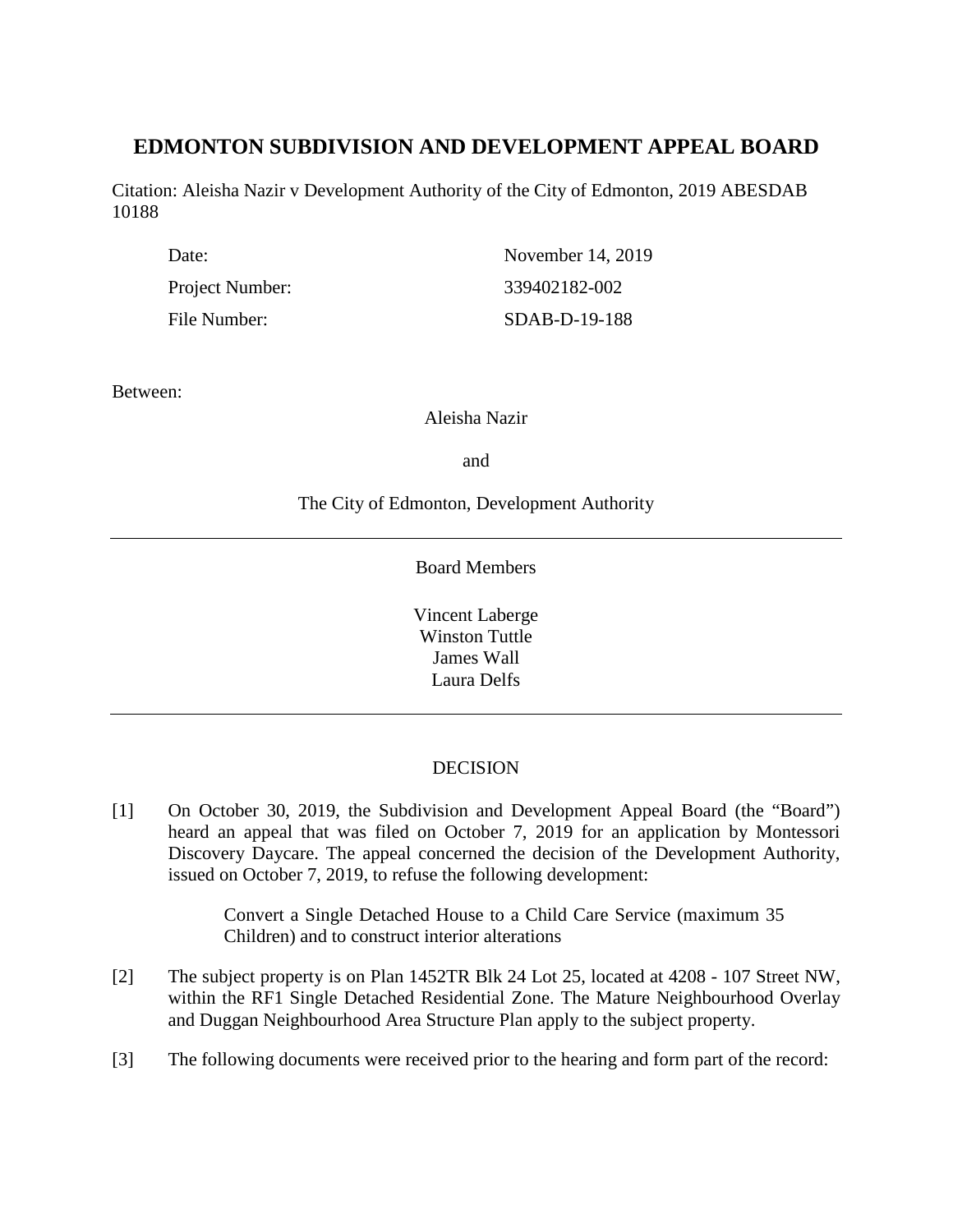- Copy of the Development Permit application with attachments, proposed plans, and the refused Development Permit;
- The Development Officer's written submissions;
- The Appellant's written submissions including letters of support;
- The Appellant's agent's submission; and
- Three online responses in opposition to the proposed development.

### **Preliminary Matters**

- [4] At the outset of the appeal hearing, the Presiding Officer confirmed with the parties in attendance that there was no opposition to the composition of the panel.
- [5] The Presiding Officer outlined how the hearing would be conducted, including the order of appearance of parties, and no opposition was noted.
- [6] The appeal was filed on time, in accordance with Section 686 of the *Municipal Government Act*, RSA 2000, c M-26 (*"*the *Municipal Government Act"*).

## **Summary of Hearing**

- *i) Position of the Appellant, A. Nazir and her agent, B. Romanesky from Permit Masters:*
- [7] Photographs were referenced to provide the context of the subject site which is located on the corner of 42A Avenue and 107 Street. The site does not have lane access and there are only two direct neighbours located immediately to the west and the south.
- [8] The lot is larger than the majority of the other parcels on the block face in a neighbourhood that is characterized by Single Detached Housing to the west and an apartment building to the east across 107 Street. Rideau Park is located one block south of the subject site.
- [9] Public transit and the LRT station is located in close proximity.
- [10] The Single Detached House has an attached two car garage with a front access driveway and a sidewalk leading from the front door to the public sidewalk on 107 Street.
- [11] The proposed development is for a Child Care Service for a maximum of 35 children of all ages. No physical changes will be made to the existing house or lot. The Child Care Service will provide much needed care for children who attend the three schools located in the Rideau Park neighbourhood.
- [12] The proposed break down of children will be three infant spots up to 19 months of age which requires one staff; six children between 19 months and  $4\frac{1}{2}$  years which requires one staff; ten children between  $4\frac{1}{2}$  and 6 years of age which requires one staff and 15 children six years of age and over which requires one staff. Child Care Services are regulated by the Provincial government and the child to staff ratio will be dependent on the client base of the proposed facility.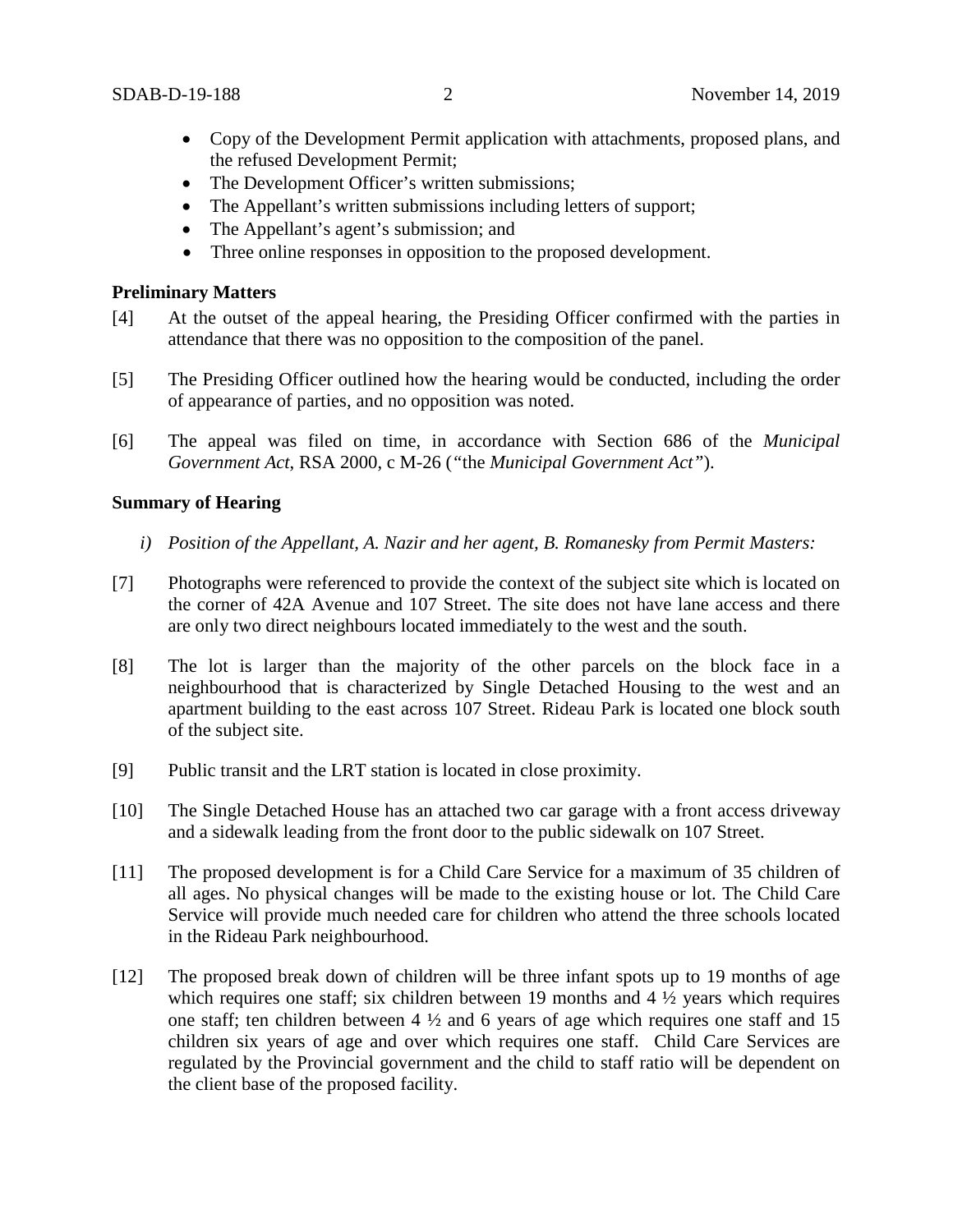- [13] It is common practice for families to use the same facility for all of their children which will reduce the number of required drop offs and pick-ups.
- [14] The proposed development was refused because it was the opinion of the Development Officer that the scale of the proposed conversion of a Single Detached House to a Child Care Service with 35 children did not meet the General Purpose of the RF1 Zone. The scale of the development will generate a negative impact, specifically noise, and increased vehicular traffic for pick up and drop off of children and is uncharacteristic of the existing low density single detached residential district, immediately to the west, south and north side of the neighbourhood.
- [15] The second reason for refusal was a deficiency in the minimum required number of employee parking spaces and passenger pick-up/drop-off spaces.
- [16] In 2016, City Council amended the land use bylaw in an effort to reduce the barrier to approvals for Child Care Services. In doing so, Council eliminated the evaluation of impacts related to noise associated to outdoor play areas. Therefore, the Development Authority should not consider noise as part of its discretion and evaluation.
- [17] The amendments also included the use of on-street parking for pick-up and drop-off of children and the Development Authority did not quantify the demand and consider the proper operation of the Child Care Service in refusing this application.
- [18] Letters of support have been provided by the neighbours who reside directly adjacent to the site. The neighbour to the west and directly adjacent to the play area has submitted a letter of support as well as the neighbour to the south.
- [19] Only the infants and toddlers will be using the outdoor play area during the day because the majority of the children will be attending school. Weather permitting, all of the children will walk over to Rideau Park to play outdoors in the playground. Children take their bags with them so that parents can pick them up directly from the park.
- [20] The Development Officer could not properly evaluate the impact on parking and traffic because they did not consider the operational plan prepared by the Applicant. A detailed summary of the daily operations was reviewed. The proposed hours of operation are Monday to Friday from 7:00 a.m. to 6:00 p.m. Children will arrive in the morning between 7:00 a.m. and 8:15 a.m. One or two staff members will walk children to school between 8:15 a.m. and 8:30 a.m. and pick them up at 3:15 p.m. to walk back to the centre.
- [21] It is common for children attending a Before and After School Program to be dropped off at the facility early in the morning and then picked up directly from school which reduces the number of pick-ups required.
- [22] Three pick-up and drop-off stalls are proposed on 107 Street and one on the driveway. Queuing is not expected because children over the age of 4 ½ years can be dropped off without assistance by their parents which will reduce the time parked on the street. A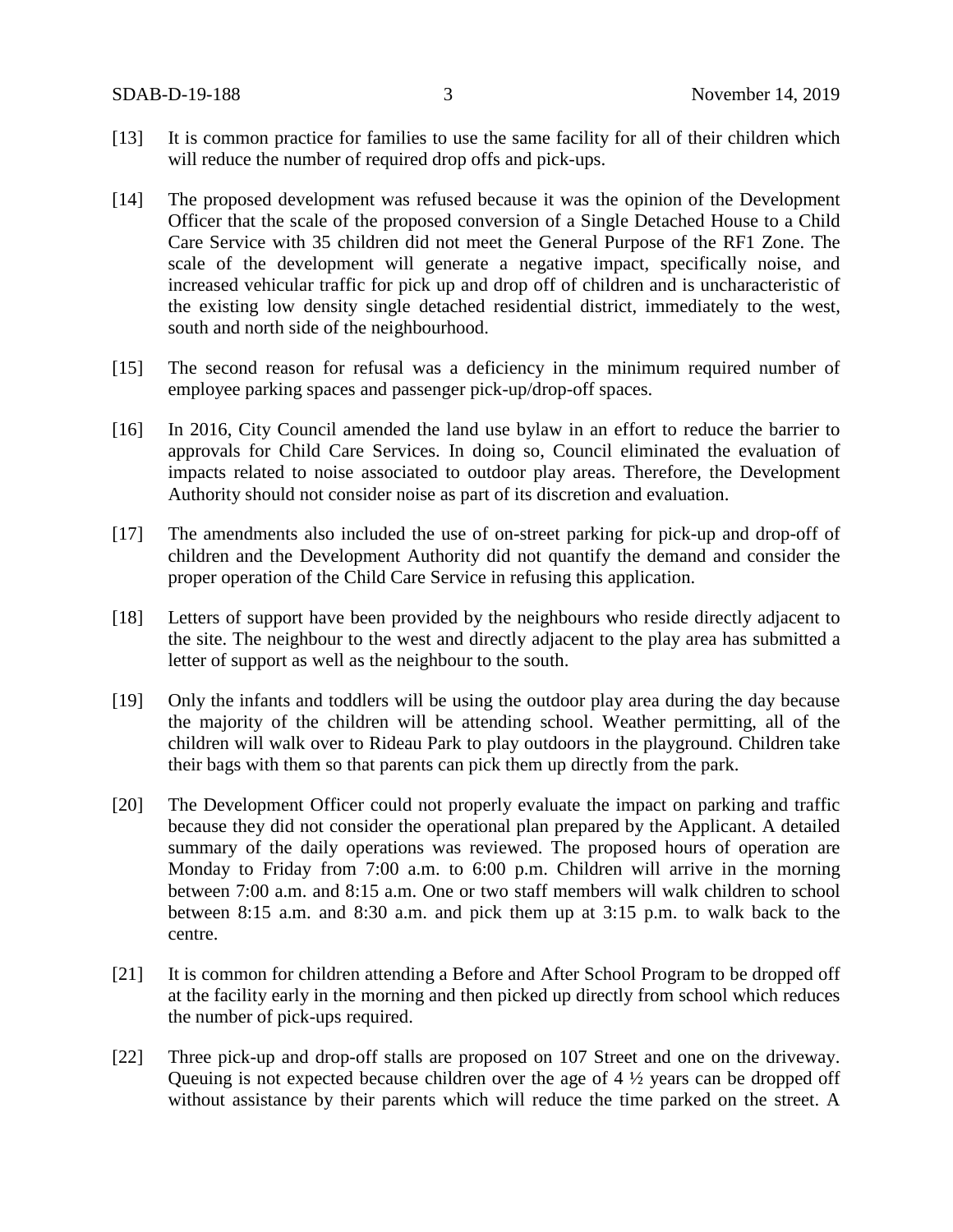number of school age children will be dropped off or picked up directly at school. The drop off can occur within a window of 1 hour and 15 minutes and pick up can occur during a window of 1 hour and 45 minutes. A number of children will be residents of the neighbourhood and adjacent multi-family developments and will have the ability to walk to the facility.

- [23] Traffic in the area will not be increased because children who live in the neighbourhood will be attending the proposed facility. The concerns expressed by several neighbours regarding the traffic that is generated because of the proximity of adjacent schools was noted. However, the proposed Child Care Service will provide ample street and onsite parking and will not exacerbate the problem.
- [24] The operator has the ability to designate the two parking spaces on the driveway for the use of parents of younger children who require assistance accessing the facility.
- [25] The operator will direct staff to use transit to commute to work. The site is well serviced and located in proximity to a bus route and the LRT Station. This would eliminate the onsite parking requirement for staff. The number of staff on site during the day will fluctuate based on the number of children in the facility. Two staff members will be present for most of the day with additional staff members available when required. Child care workers are not highly paid and often do not own their own vehicles. Parking spaces located inside the garage could be designated for staff parking if required.
- [26] The proposed Child Care Service will service three local schools. The children attending the schools are local residents and parents have the ability to walk their children to the facility. This is one of the objectives of the integration of Child Care Services into residential neighbourhoods.
- [27] A Child Care Service was recently approved on 108 Street with pick-up and drop-off spaces allowed on 108 Street. This facility does not offer Before and After School and does not have access to as much on street parking as the proposed development. This facility has been operating without any known complaints.
- [28] The proposed Child Care Service will provide a much needed service for the three schools in this neighbourhood.
- [29] Mr. Romanesky provided the following information in response to questions from the Board:
	- a) It was noted that three objections were received from residents who live on 42A Avenue who stated concerns regarding an increase in traffic and parking. However, it was his opinion that they did not fully understand the operational plan. Parents will only require short term parking, will be accessing the house using the sidewalk from 107 Street and the owner/operator will direct parents not to park along 42A Avenue when dropping off or picking up their children.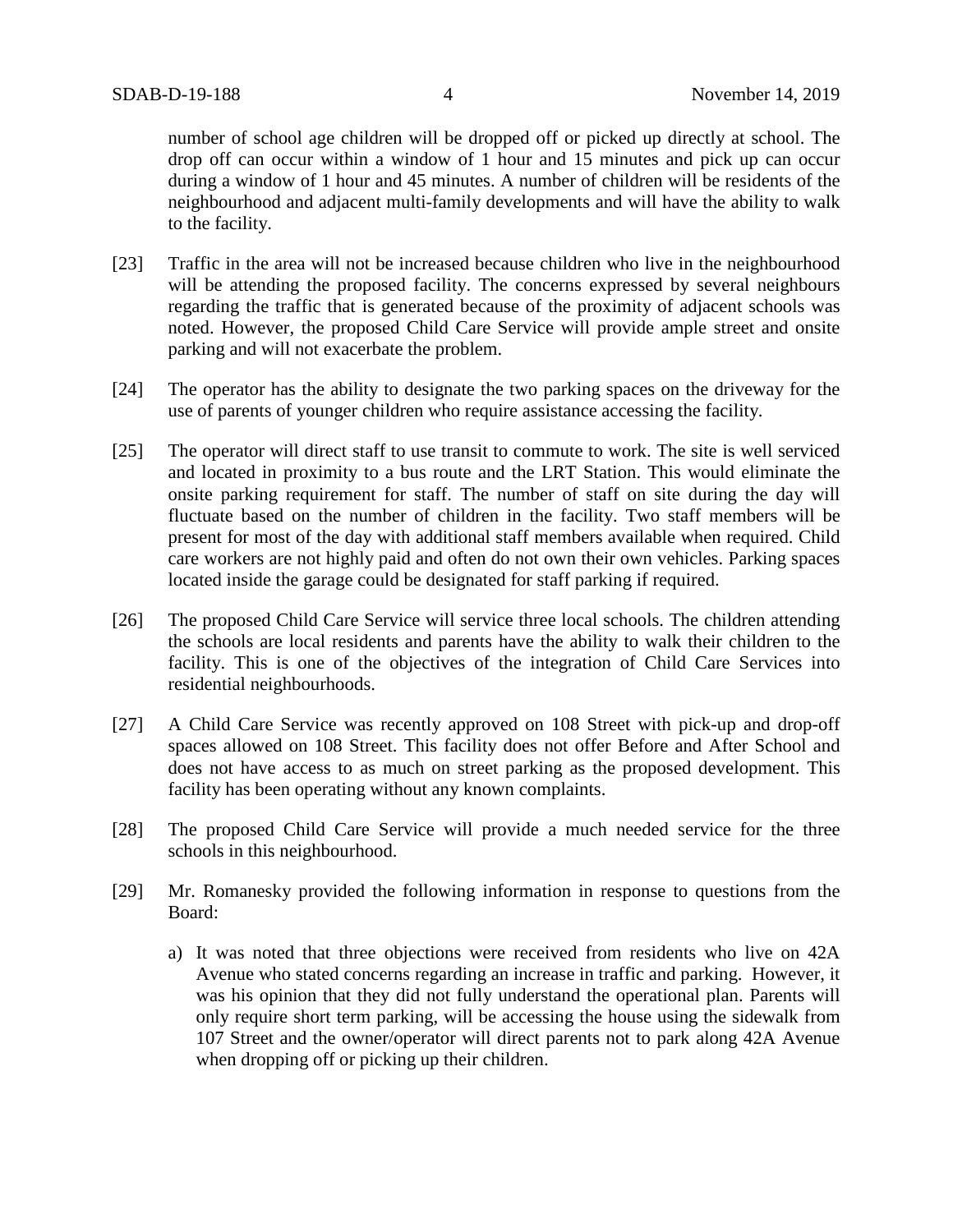- b) The recommended conditions have been reviewed and are acceptable to the Applicant.
- c) There is enough space on the lot to develop additional parking spaces but it has been his experience at other Child Care facilities that parents tend to use available on street parking instead of onsite parking.
- *ii) Position of the Development Officer, H. Xu:*
- [30] Ms. Xu did not attend the hearing but provided a written submission that was considered by the Board.

#### **Decision**

- [31] The appeal is **ALLOWED** and the decision of the Development Authority is **REVOKED**. The development is **GRANTED** as applied for to the Development Authority, subject to the following **CONDITIONS**:
	- 1. The development shall be constructed in accordance with the stamped and approved drawings.
	- 2. Two (2) passenger pick-up/drop-off spaces shall be designed with signs to reserve parking spaces for Child Care Services pick-up/drop-off on-site (Ref. Section 54.2 Schedule  $1(A)(29)$ .
	- 3. All business related Signs require separate Development Applications. More information about Signs can be found on the City of Edmonton's website: [https://www.edmonton.ca/busienss\\_economy/signs.aspx.](https://www.edmonton.ca/busienss_economy/signs.aspx)
	- 4. The outdoor play space shall be fenced on all sides and all gates shall be self-latching (Ref. Section 80.3(a)).
	- 5. All required parking and loading facilities shall only be used for the purpose of accommodating the vehicles of clients, customers, employees, members, residents or visitors in connection with the building or Use for which the parking and loading facilities are provided, and the parking and loading facilities shall not be used for driveways, access or egress, commercial repair work, display, sale or storage of goods of any kind (ref. Section 54.1.1.c).
	- 6. Any outdoor lighting for any development shall be located and arranged so that no direct rays of light are directed at any adjoining properties, or interfere with the effectiveness of any traffic control devices (Ref. Section 51).

## Advisements:

a) A Building Permit is required for any construction or change in sue of a building. For a building permit, and prior to the Plans Examination review, you require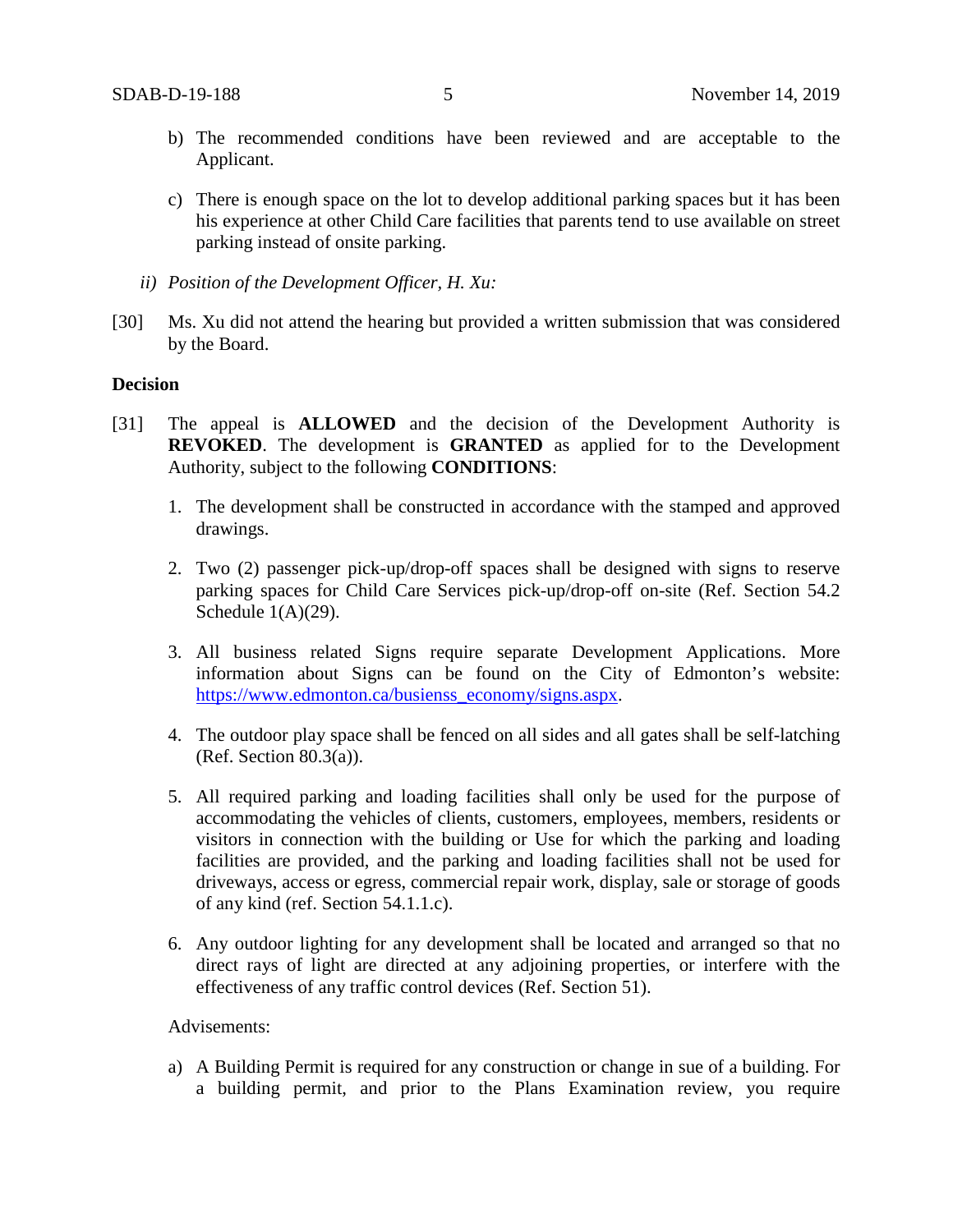construction drawings and the payment of fees. Please contact the 311 Call Centre for further information.

- b) This Development Permit is not a Business Licence. A separate application must be made for a Business Licence.
- c) The City of Edmonton does not conduct independent environmental checks of land within the City. If you are concerned about the suitability of this property for any purpose, you should conduct your own tests and reviews. The City of Edmonton, in issuing the Development Permit, makes no representations and offers no warranties as to the suitability of the property for any purpose or as to the presence or absence of any environmental contaminants on the property.
- d) An approved Development Permit means that the proposed development has been reviewed against the provisions of this bylaw. It does not remove obligations to conform with other legislation, bylaws or land title instruments including, but not limited to, the *Municipal Government Act*, the *Safety Codes Act* or any caveats, restrictive covenants or easements that might be attached to the Site. (Reference Section 5.2).
- e) Unless otherwise stated, all above references to section numbers refer to the authority under the *Edmonton Zoning Bylaw* 12800 as amended.
- [32] In granting the development, the following variances to the *Edmonton Zoning Bylaw* are allowed:
	- 1. The minimum required number of three employee Parking Spaces and five Passenger Pick-up/Drop-off spaces to be provided on Site as per Section 54.2, Schedule  $1(A)(29)$  is varied to allow a deficiency of one employee Parking Space and three Passenger Pick-up/Drop-off Spaces, thereby decreasing the minimum allowable to two Employee Parking Spaces in the Garage and two Passenger Pick-up/Drop-off spaces on the Driveway.

#### **Reasons for Decision**

- [33] A Child Care Service is a Discretionary Use in the (RF1) Single Detached Residential Zone, pursuant to section 110.3(1) of the *Edmonton Zoning Bylaw*.
- [34] The proposed Child Care Service was refused by the Development Officer for two reasons.
- [35] Section 110.1 of the *Edmonton Zoning Bylaw*, the General Purpose of the (RF1) Single Detached Residential Zone states that:

The purpose of this Zone is to provide for Single Detached Housing while allowing other forms of small scale housing in the form of secondary Suites, Garden Suites, Semi-detached Housing and Duplex Housing.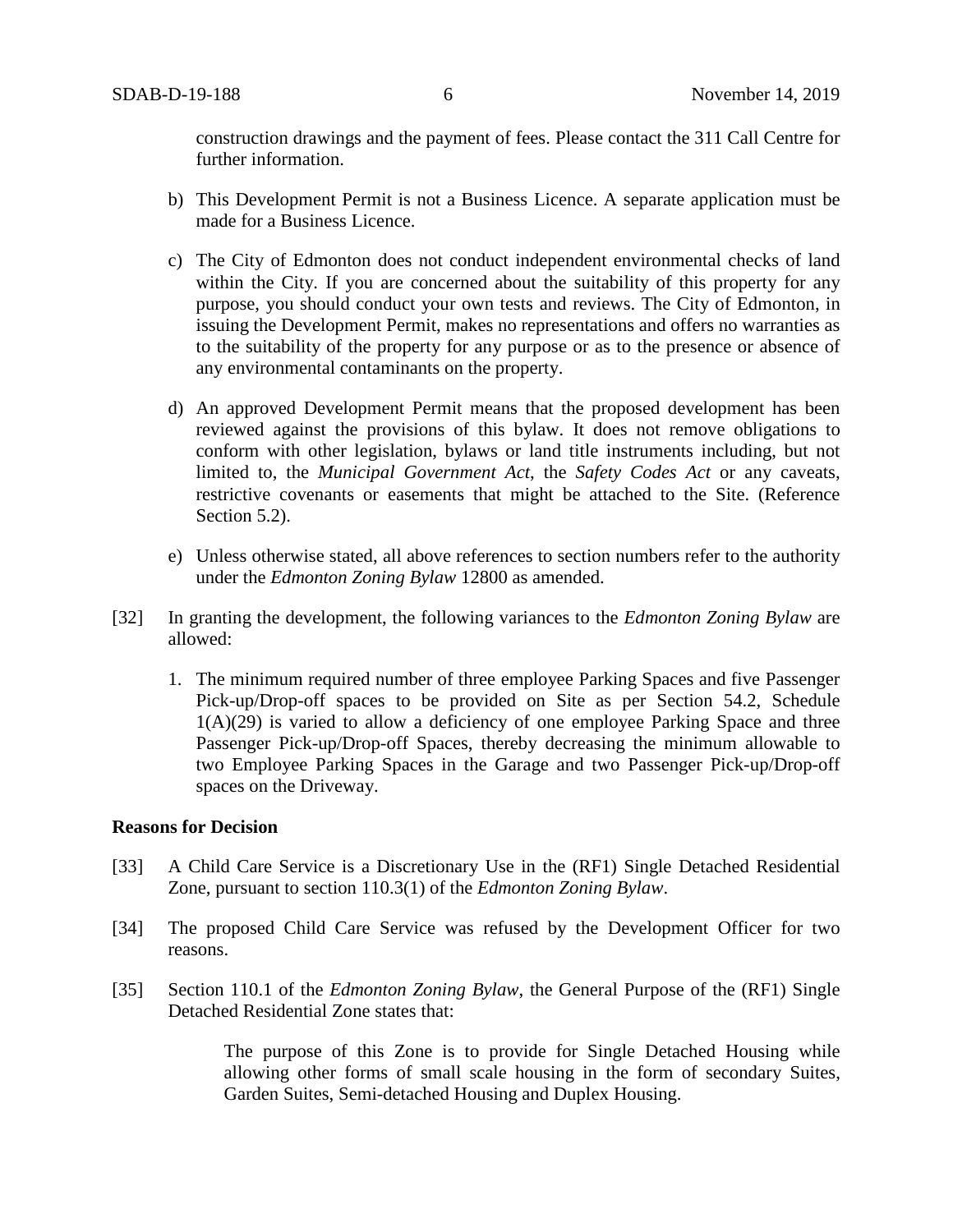- [36] It was the opinion of the Development Officer that the scale of the proposed conversion of the Single Detached House to a Child Care Service with 35 children does not meet the General Purpose of the (RF1) Single Detached Residential Zone because the scale of the proposed development will generate a negative impact, specifically noise, and increased vehicular traffic for pick up and drop off of children; and is uncharacteristic of the existing low density single detached residential district, immediately to the west, south and north side of the neighbourhood.
- [37] The proposed development was also refused because of a deficiency in the minimum required number of employee parking spaces and passenger pick-up/drop-off spaces to be provided on site, pursuant to section 54.2 Schedule 1(A)(29) of the *Edmonton Zoning Bylaw*.
- [38] The Board finds that the proposed Child Care Service is reasonably compatible with surrounding land uses in this (RF1) Single Detached Residential Zone for the following reasons:
	- a) The proposed Child Care Service is located on a large corner lot in close proximity to several schools and a park site.
	- b) The subject site is located in close proximity to a bus route and an LRT station.
	- c) The most affected neighbours who reside immediately south and west of the subject site have provided written support.
	- d) The proposed Child Care Service is consistent with the direction of City Council to reduce barriers to approvals as evidenced by the amendments that were made to the development regulations contained in the *Edmonton Zoning Bylaw* in 2016. The amendments included the elimination of the evaluation of impacts related to noise associated with outdoor play areas and the use of on-street parking for pick-up and drop-off of children.
	- e) It was Council's intent to allow Child Care Services in residential zones as a Discretionary Use to ensure that there are adequate facilities available in local neighbourhoods.
- [39] The Board grants the variance in the minimum required number of parking spaces for the following reasons:
	- a) Based on a review of the Site Plan and photographs provided, additional on-site parking can be provided on the driveway that leads to the front attached garage. The subject site is a corner lot with ample on-street parking available on both sides of 107 Street and 42A Avenue.
	- b) The Board accepts the evidence provided that children who attend the schools in this neighbourhood must reside in the catchment area. Therefore, the proposed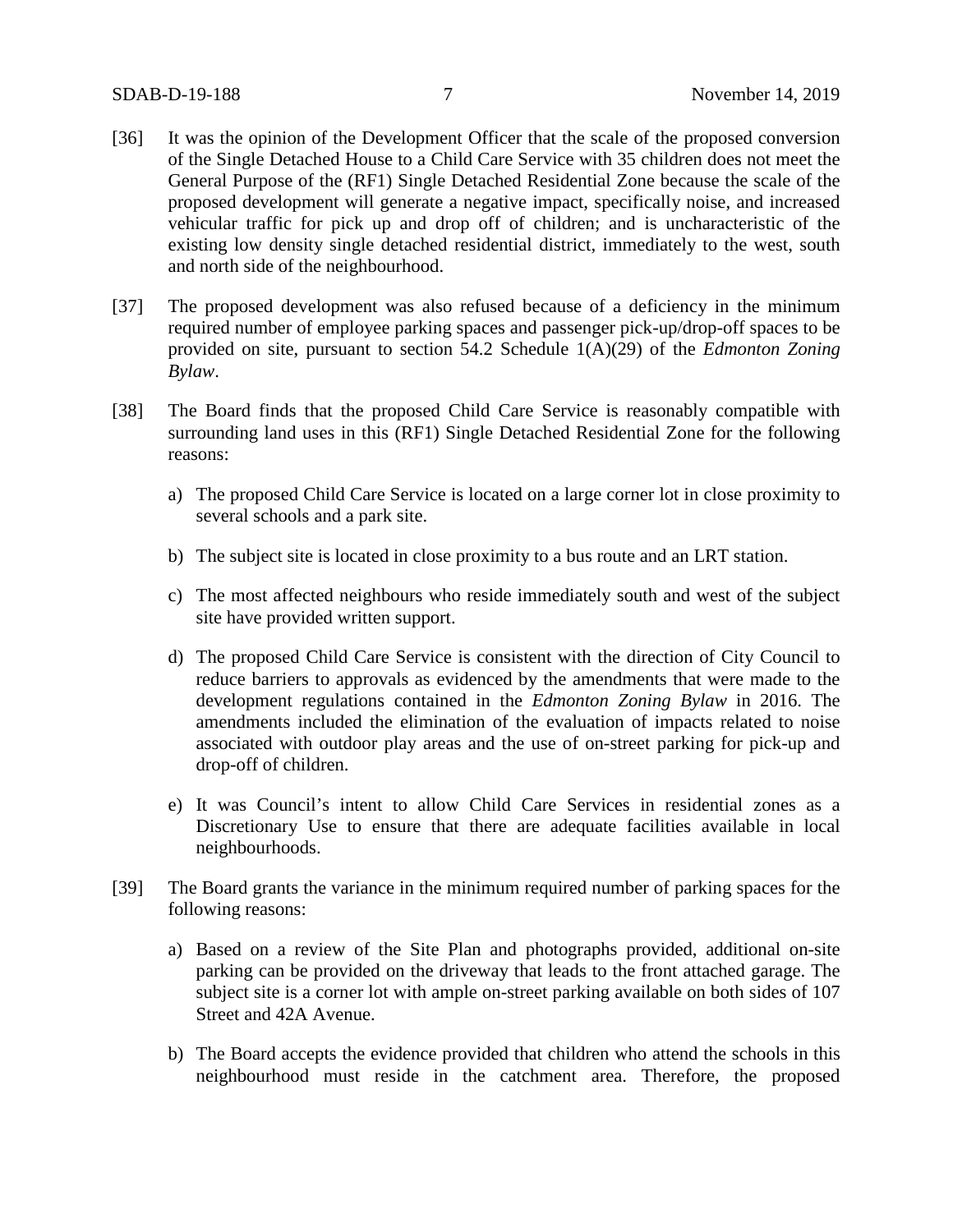development will not generate additional traffic and parking that is not already characteristic of the neighbourhood.

- c) Many of the school age children will be dropped off directly at school by their parents in the morning and/or picked up at school in the afternoon.
- d) Drop off and pick up times will be staggered and parents will only require short term parking.
- e) Staff will be encouraged to use public transit to commute to work which will reduce the amount of employee parking required.
- [40] The Board concludes that the proposed development with the conditions imposed is reasonably compatible with the neigbourhood and is of the opinion that granting the required variances will not unduly interfere with the amenities of the neighbourhood nor materially interfere with or affect the use, enjoyment or value of neighbouring parcels of land.

Vincent Laberge, Presiding Officer Subdivision and Development Appeal Board

c.c: City of Edmonton, Development & Zoning Services – H. Xu / H Luke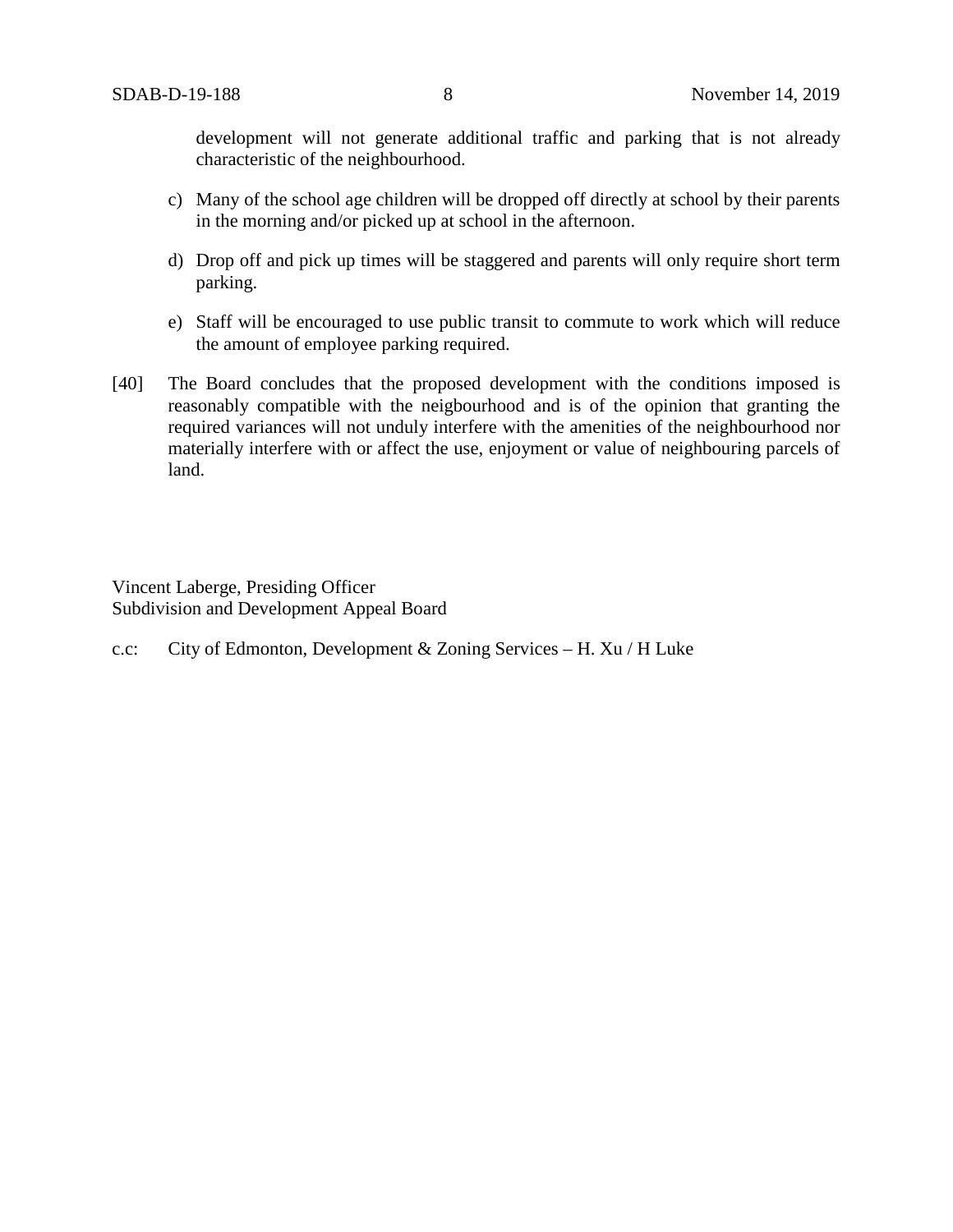#### **Important Information for the Applicant/Appellant**

- 1. This is not a Building Permit. A Building Permit must be obtained separately from the Sustainable Development Department, located on the 2nd Floor, Edmonton Tower, 10111 – 104 Avenue NW, Edmonton, AB T5J 0J4.
- 2. Obtaining a Development Permit does not relieve you from complying with:
	- f) the requirements of the *Edmonton Zoning Bylaw*, insofar as those requirements have not been relaxed or varied by a decision of the Subdivision and Development Appeal Board,
	- g) the requirements of the *Alberta Safety Codes Act*,
	- h) the *Alberta Regulation 204/207 – Safety Codes Act – Permit Regulation*,
	- i) the requirements of any other appropriate federal, provincial or municipal legislation,
	- j) the conditions of any caveat, covenant, easement or other instrument affecting a building or land.
- 3. When an application for a Development Permit has been approved by the Subdivision and Development Appeal Board, it shall not be valid unless and until any conditions of approval, save those of a continuing nature, have been fulfilled.
- 4. A Development Permit will expire in accordance to the provisions of Section 22 of the *Edmonton Zoning Bylaw, Bylaw 12800*, as amended.
- 5. This decision may be appealed to the Alberta Court of Appeal on a question of law or jurisdiction under Section 688 of the *Municipal Government Act*, RSA 2000, c M-26. If the Subdivision and Development Appeal Board is served with notice of an application for leave to appeal its decision, such notice shall operate to suspend the Development Permit.
- 6. When a decision on a Development Permit application has been rendered by the Subdivision and Development Appeal Board, the enforcement of that decision is carried out by the Sustainable Development Department, located on the 2nd Floor, Edmonton Tower, 10111 – 104 Avenue NW, Edmonton, AB T5J 0J4.

*NOTE: The City of Edmonton does not conduct independent environmental checks of land within the City. If you are concerned about the stability of this property for any purpose, you should conduct your own tests and reviews. The City of Edmonton, when issuing a development permit, makes no representations and offers no warranties as to the suitability of the property for any purpose or as to the presence or absence of any environmental contaminants on the property.*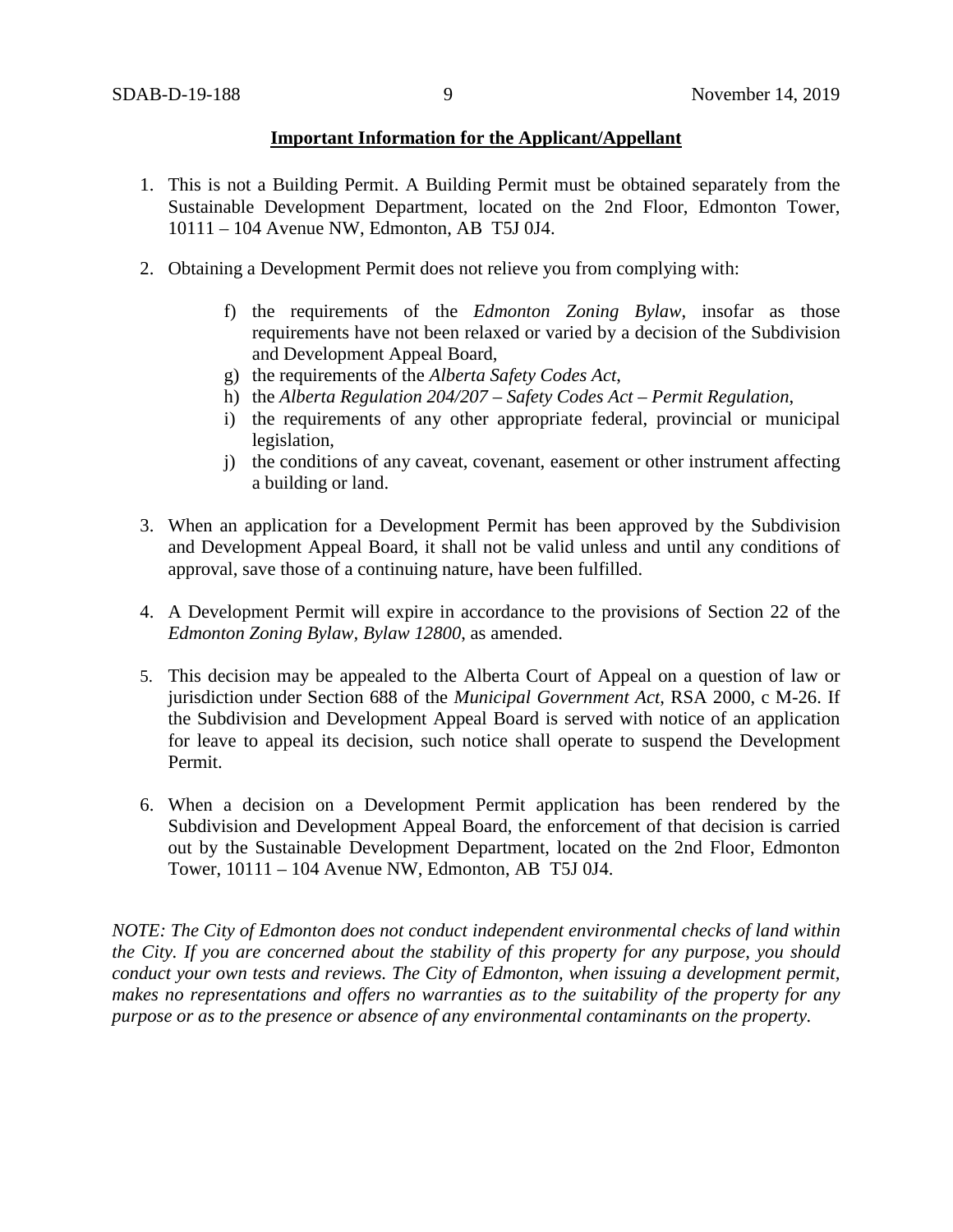# **EDMONTON SUBDIVISION AND DEVELOPMENT APPEAL BOARD**

Citation: Stuart Pederson v Development Authority of the City of Edmonton, 2019 ABESDAB 10189

| Date:           | November 14, 2019 |
|-----------------|-------------------|
| Project Number: | 327462213-001     |
| File Number:    | $SDAB-D-19-189$   |

Between:

Stuart Pederson

**and**

The City of Edmonton, Development Authority

## Board Members

Vincent Laberge, Presiding officer Winston Tuttle Laura Delfs James Wall

# **DECISION**

[1] On October 30, 2019, the Subdivision and Development Appeal Board (the "Board") heard an appeal that was filed on October 8, 2019 for an application by Hiep Tran. The appeal concerned the decision of the Development Authority, issued on September 11, 2019, to approve the following development:

> Operate a Major Home Based Business (SUNRISE LAWN GARDEN & RENOVATION - Administration office and garage storage for a landscaping business). No outdoor storage. No non-resident employees or business partners. Expires September 11, 2021.

- [2] The subject property is on Plan 0024535 Blk 8 Lot 17, located at 18941 122 Avenue NW, within the DC2 Site Specific Development Control Provision. The Kinokamau Plains Area Structure Plan applies to the subject property.
- [3] The following documents were received prior to the hearing and form part of the record: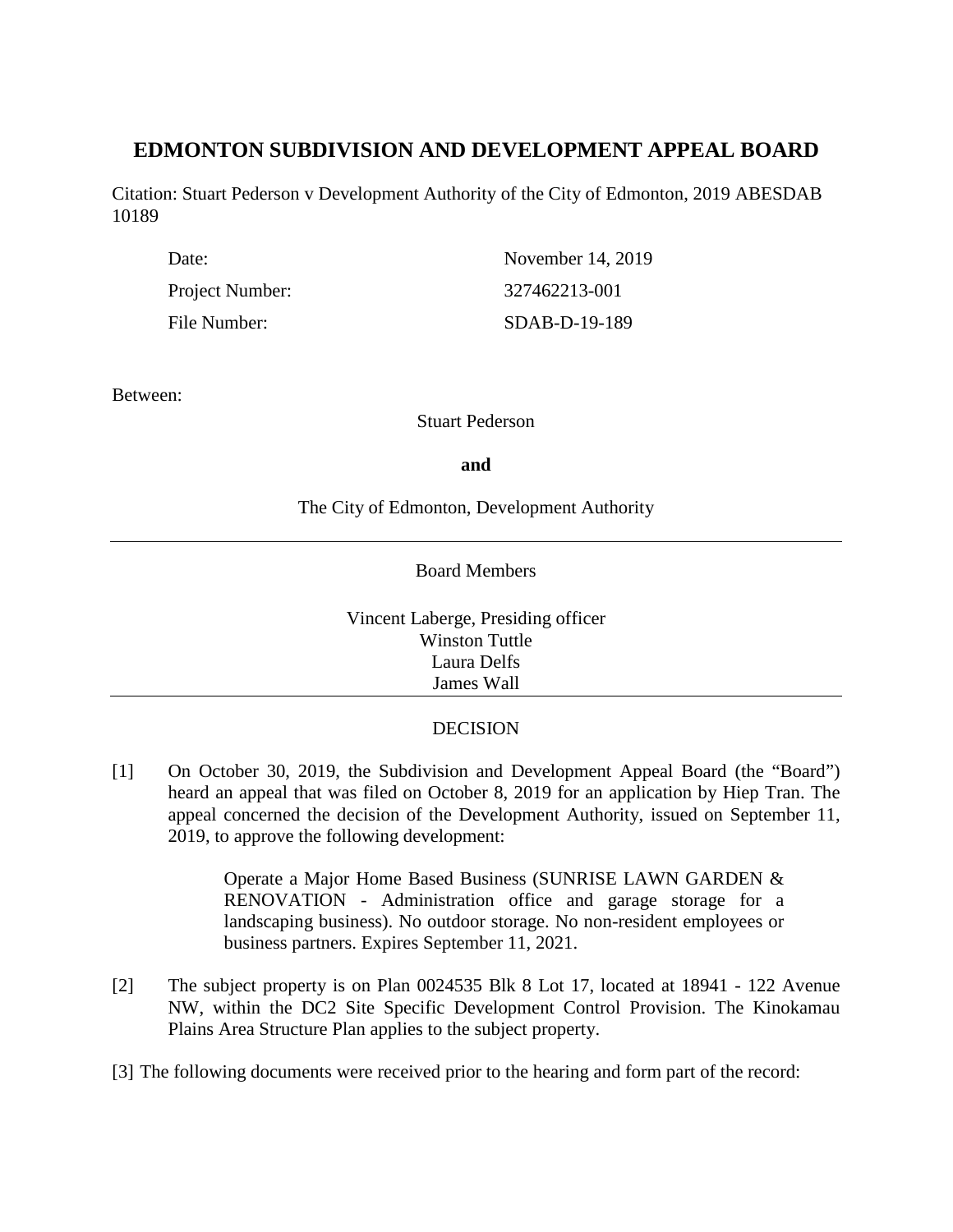- Copy of the Development Permit application with attachments, proposed plans, and the approved Development Permit;
- The Development Officer's written submissions;
- The Appellant's written submissions;
- An email submission in opposition from an adjacent property owner;
- Two letters of support from adjacent property owners; and
- One online response in opposition to the proposed development.

## **Preliminary Matters**

- [4] At the outset of the appeal hearing, the Presiding Officer confirmed with the parties in attendance that there was no opposition to the composition of the panel.
- [5] The Presiding Officer outlined how the hearing would be conducted, including the order of appearance of parties, and no opposition was noted.
- [6] The appeal was filed on time, in accordance with Section 686 of the *Municipal Government Act*, RSA 2000, c M-26 (the "*Municipal Government Act*").
- [7] Section 685(4)(b) of the *Municipal Government Act* states:

Despite subsections (1), (2) and (3), if a decision with respect to a development permit application in respect of a direct control district is made by a development authority, the appeal is limited to whether the development authority followed the directions of council, and if the subdivision and development appeal board finds that the development authority did not follow the directions it may, in accordance with the directions, substitute its decision for the development authority's decision.

## **Summary of Hearing**

- *i) Position of the Appellants, S. and L. Pederson:*
- [8] Mooncrest Park is a residential subdivision comprised of single family houses and one group home. Most of the properties are between one and two acres in size.
- [9] There are many families with small children who purchased in this area to enjoy the large lots.
- [10] There are no street lights or sidewalks along 122 Avenue which is a very narrow roadway. Cyclists and children share the road because there are no sidewalks.
- [11] The excess traffic created by commercial businesses located in this subdivision compromise the safety of the residents.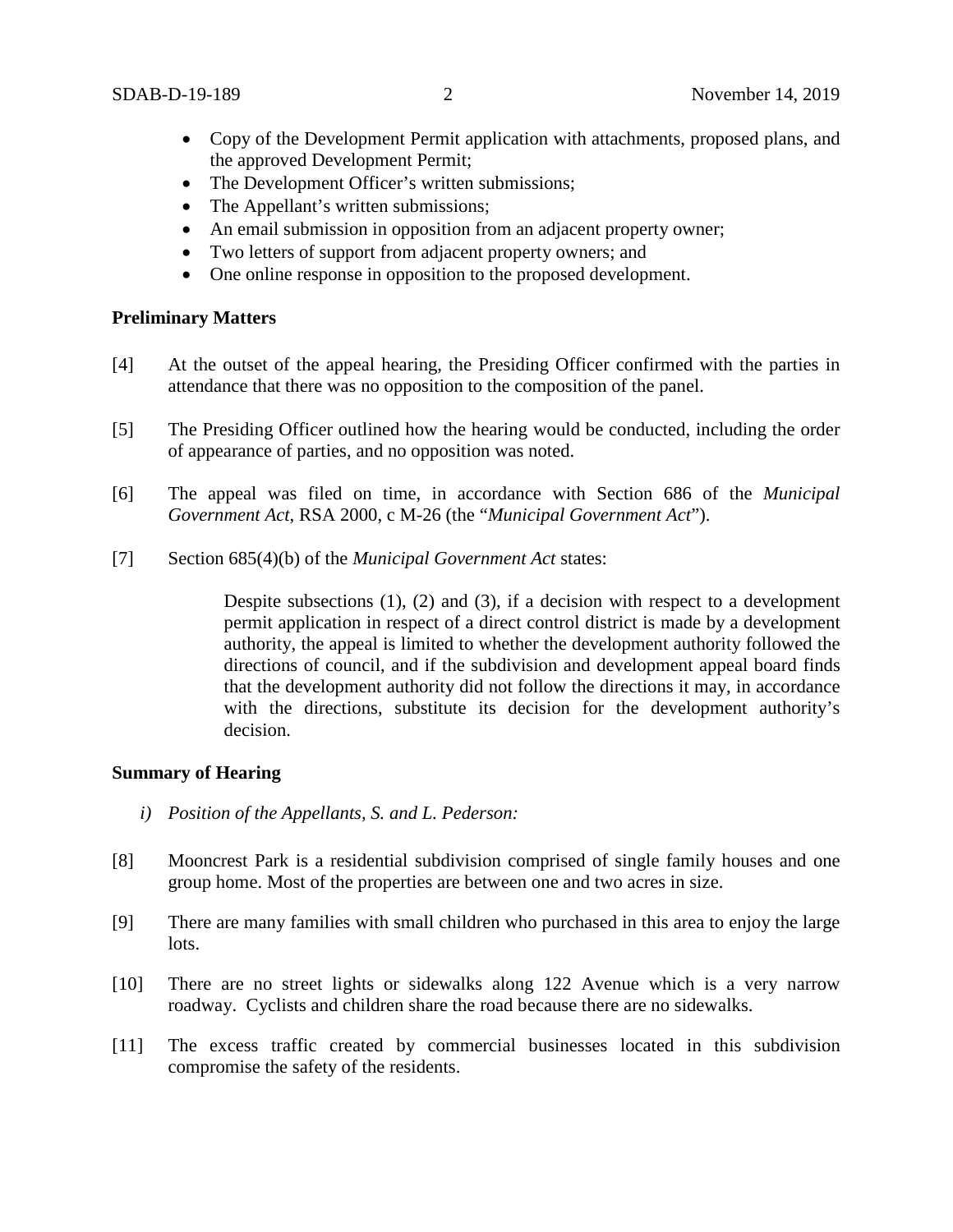- [12] Mr. Tran purchased the property in November 2016. In April 2017, the activity on the site increased. Noise, traffic, dust, smoke from fires in the yard continued through the summer. Complaints were lodged with Bylaw Enforcement and Site inspections were conducted, but the activities continued.
- [13] In July 2017, they received notice that a development permit for a Major Home Based Business had been approved. That approval was appealed to the Board and the decision of the Board overturned the approval as outlined in SDAB-D-17-157 that was issued on August 30, 2017. However, the business continued to operate through the summer without a development permit.
- [14] When a complaint was filed with Bylaw Enforcement after the hearing, they were surprised and disappointed to learn that Bylaw Enforcement had not been notified that the Board refused the development.
- [15] They and many of their neighbours have filed complaints with 311 over the course of the last three years but the business has continued to operate without a development permit.
- [16] The Development Officer was contacted after they received notice of this approval and were advised that a site inspection had been conducted by a Bylaw Enforcement Officer who acknowledged that they had visited the site on five previous occasions to deal with various infractions.
- [17] The Fire Department attended the site after a call from a resident because black smoke filled the air. The City of Edmonton was under a fire ban at that time. They were never informed of the outcome of that visit.
- [18] Mr. Tran's track record demonstrates that he has no intention of operating within the rules.
- [19] Their quality of life has been impacted because of excessive noise that is result of the Respondents loading their trucks before 7:00 a.m. Neighbours should not be impacted by a Major Home Based Business.
- [20] Trucks and trailers are parked and unloaded on the subject site even though the conditions of the development permit do not allow outdoor storage of any of the trucks or equipment.
- [21] A satellite image was submitted from Google maps to illustrate that the distance between the detached garage and the house is only 9 metres. One of the trucks is a one tonne truck and the trailer is more than 20 feet long. It would be impossible to ever store that equipment inside the garage and therefore the condition imposed on the approved permit cannot be met. Three pickup trucks and a trailer cannot be stored inside the garage because it is not large enough.
- [22] The fire pit is used to burn debris that is brought by loaded trucks from their job sites as evidenced in the photographs that have been submitted.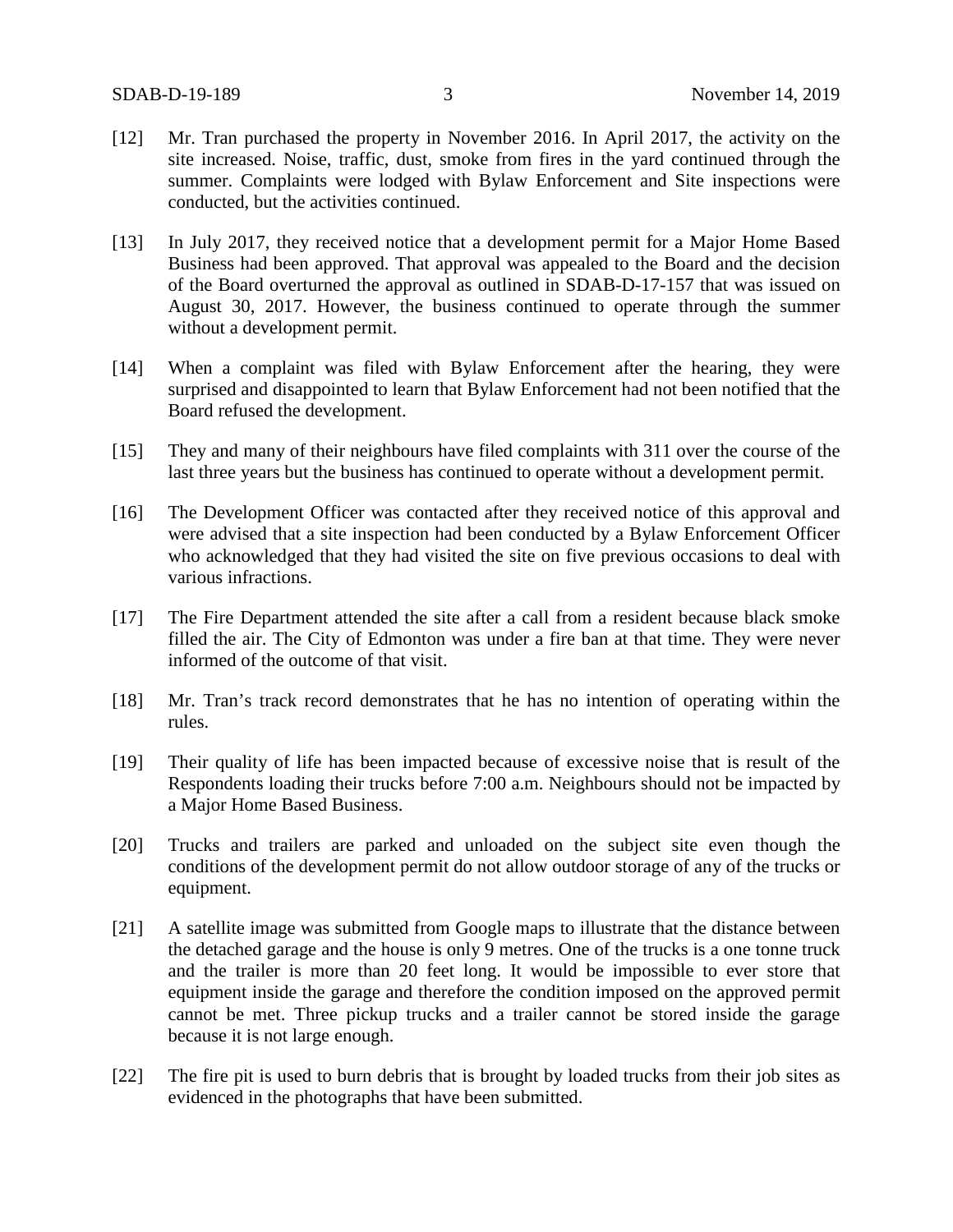- [23] Photographs have been submitted to illustrate that non-resident employees come and go from the subject site on a daily basis. It was also noted that one of the trucks exceeds the maximum allowable weight as outlined in the Bylaw regulations.
- [24] The development permit also includes a condition that one or more of the trailers must be stored off site. However, the address of the site to be used for storage was researched and it was his opinion that the site is not suitable for storage.
- [25] The bobcats are used to push snow from their site onto the other side of 122 Avenue in front of their property.
- [26] The Development Officer was aware of the number of previous Bylaw infractions and that is why the development permit was only approved for two years.
- [27] The intensity of the use will increase if the development permit is approved.
- [28] There is a negative impact on the neighbourhood because the business ower has not and will not follow the conditions that have been imposed on this development permit approval.
- [29] The commercial nature of this business exceeds what should be allowed in a residential neighbourhood. The Applicant has no intention of complying with the conditions imposed on the permit because the trucks and heavy equipment cannot be stored inside the garage because it is not large enough and there is not enough space between the house and the garage to maneuver the equipment.
- [30] The Development Officer erred by approving the permit because he was aware of all of the previous complaints and appeals regarding the operation of this business at this location.
- [31] They are disappointed in the City's ability or will to control the operation of unpermitted businesses in this neighbourhood.
- [32] They are retired and never dreamed that they would be before the Board three times over the past several years to deal with the situation.
- [33] They have no objection to the property owners but are opposed to the operation of the business from this site because it impacts the use and enjoyment of their property.
- [34] Mr. and Mrs. Pederson provided the following information in response to questions from the Board:
	- a) Not everyone in the subdivision is loading trailers early in the morning or bringing debris home to burn in their fire pits.
	- b) A lot of noise is generated when heavy equipment is being loaded into the back of a truck or onto a trailer. They are not able to leave their bedroom window open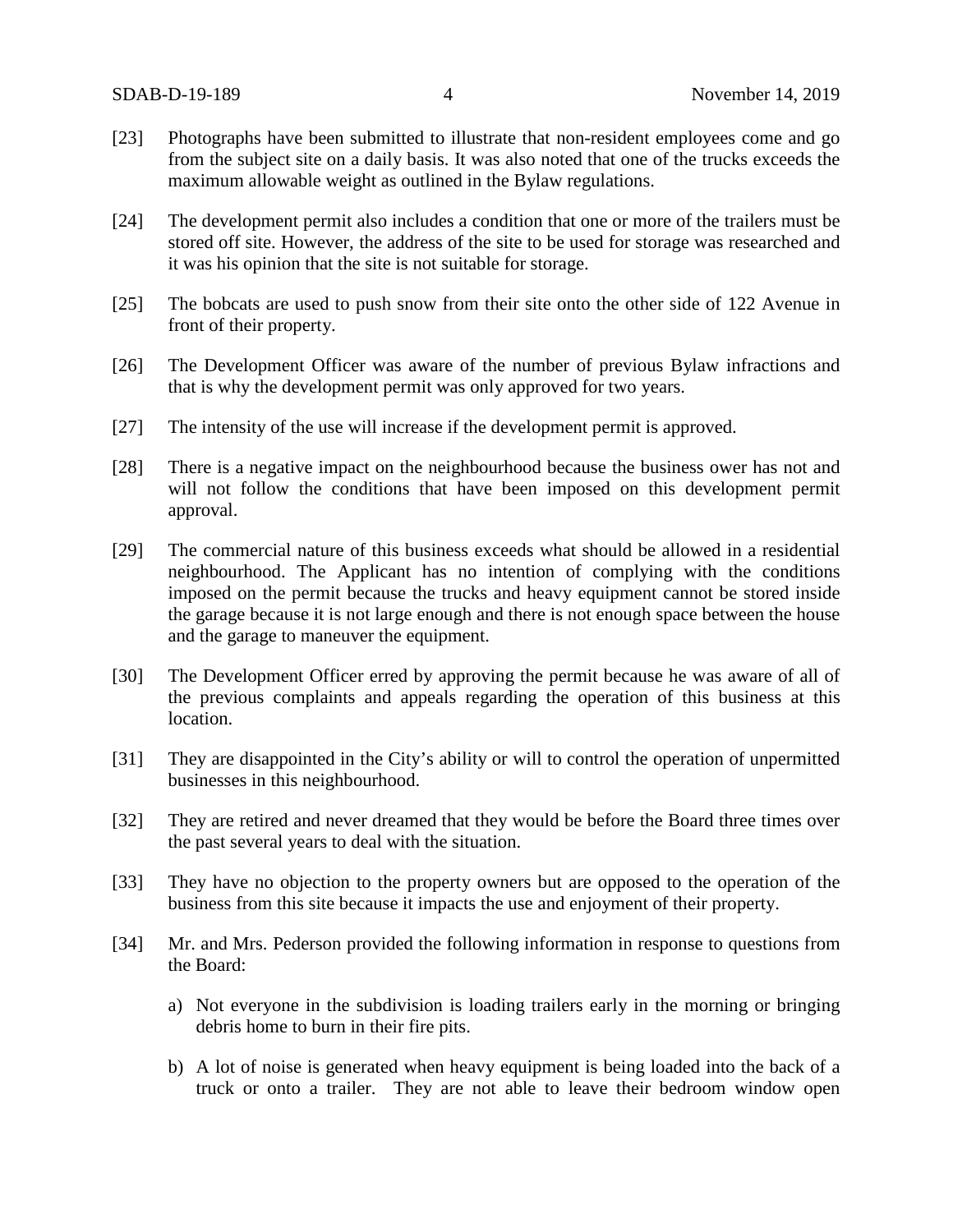because of the excess noise. Lawnmowers and other lawn maintenance equipment, bobcats and smaller tools like shovels and rakes are loaded on a daily basis.

- c) All of their equipment is serviced on site.
- d) It was their opinion that even though Council has allowed home based businesses in this Direct Control Zone, the heavy equipment being used and stored outside and the fact that debris is being brought to the site to be burned is not in keeping with the intent of Council.
- e) They are not opposed to the operation of the business if the conditions imposed on the development permit are followed. This business has been operating at this location for three years without a development permit.
- *ii) Position of Affected Property Owners in Support of the Appellant:*

#### B. Jones

- [35] Mr. Jones has lived in Mooncrest for 43 years. The subdivision was zoned Acreage Residential when the area was part of the County of Parkland. When the subdivision was rezoned to a Direct Control Zone in the 1990's, it was his recollection that it was the intent of Council to retain residential uses in this area.
- [36] Mr. Tran was operating his business before this property was purchased. He speculated that the property was purchased in order to operate his business with less expense and live in a nice house. The first loser in this situation is the city of Edmonton because of a loss in tax revenue. The second loser is competitors because even with conditions, he has the ability to operate legally from a site that is zoned residential when his competitors work in a commercial building or yard and pay the appropriate taxes. They are disadvantaged when bidding on jobs. The next loser is the Appellants, who have the same tax assessment as the Applicant which is not fair. The same assessment rate is paid by both parties. Their house value goes down because of the activities on the adjacent site. The Bylaw Officer made five inspections last year trying to enforce regulations. Many hours of city time and taxpayer dollars to pay for Bylaw Enforcement to come to the subdivision.
- [37] At the hearing that was held in September 2017, Mr. Tran provided evidence that his business had expanded and the Board refused the development based on the finding that the business would continue to grow. Bylaw Enforcement is not able to keep up with the enforcement of conditions.
- [38] This situation has resulted in a lot of anxiety and grief for him and the other neighbours. He asked the Board to help control what happens in this subdivision because there are many other commercial and industrial sites located in close proximity to the subject site that would be more appropriate for this type of business.
- [39] The operation of this business has impacted their quality of life on a residential acreage.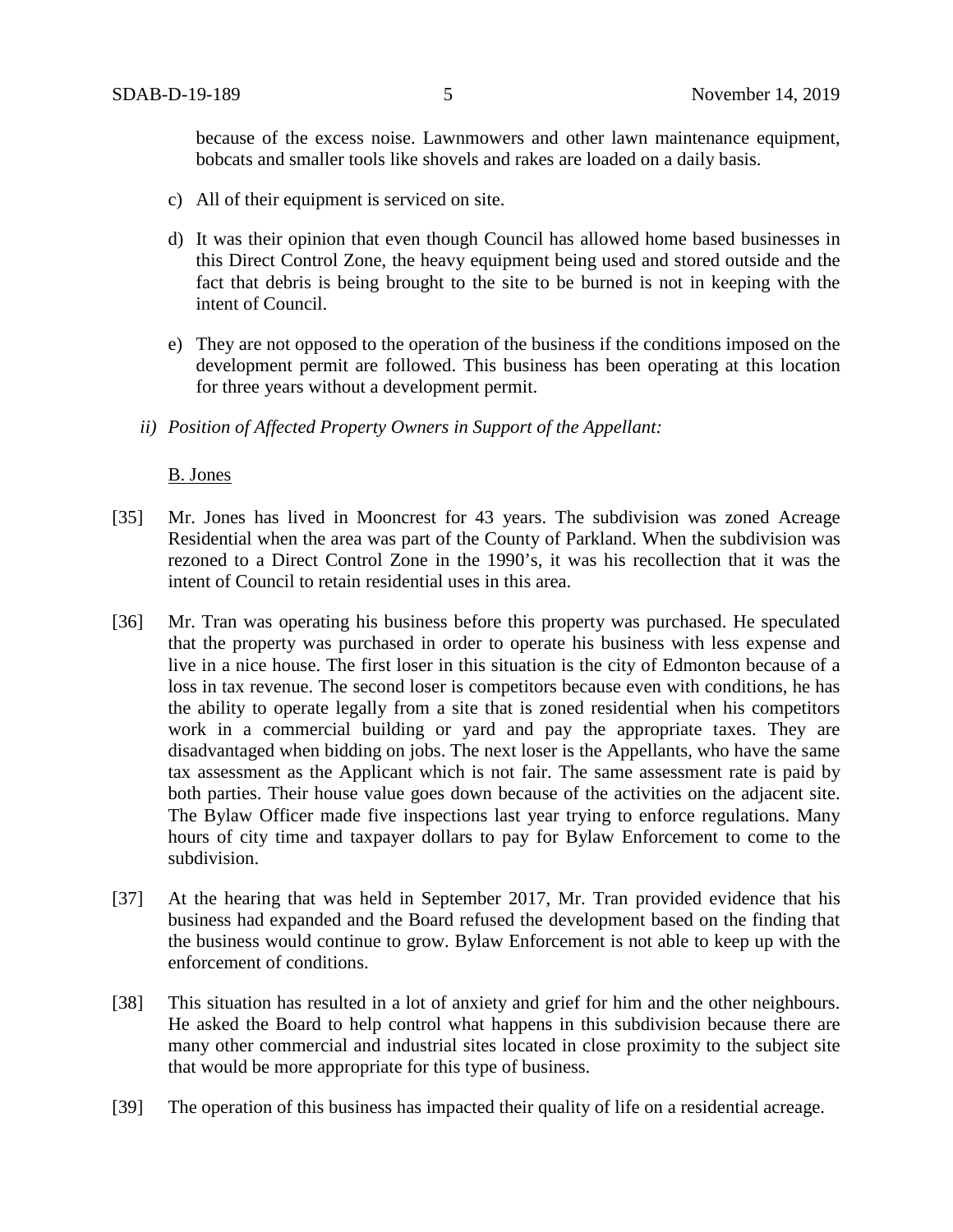D. Knutson

- [40] The Board revoked a development permit in 2017 because of the same activities that continue to occur on this site.
- [41] The trucks, trailers and heavy equipment that drive by her residence on a daily basis create a safety hazard because of the narrow roadways.
- [42] Photographs have been submitted to illustrate that the site is poorly maintained and the business related vehicles, specifically pick-up trucks pulling trailers, lawnmowers and bobcats, that pass by her property on a regular basis
- [43] Photographs of equipment that is parked outside were referenced. It was her opinion that the Applicant has no intention of complying with the conditions that have been imposed on the development permit because they have been operating their business from this location since 2017 without any repercussions.
- [44] She has many fruit trees on her property and is concerned that the landscaping debris that is brought to the site may be diseased and infect her trees and landscaping. This debris is burned in the fire pit on a regular basis even when fire bans have been imposed by the City of Edmonton.
- [45] Mr. Tran does not respect the neighbours or the neighbourhood and the operation of the business is negatively affecting their quality of life.
	- *iii) Position of the Development Officer, R. Zhou:*
- [46] Mr. Zhou did not attend the hearing but provided a written submission that was considered by the Board.
	- *iv) Position of the Respondent, H. Tran and B. Ho:*
- [47] The business has been downsized and one trailer has been sold to comply with the development permit conditions. The lot is one acre in size.
- [48] The Development Officer advised them that a development permit application could be made to construct a detached garage to provide inside storage for the bobcat.
- [49] This subdivision experiences increased noise because it is located in close proximity to Anthony Hendy Drive, Yellowhead Trail and numerous industrial sites.
- [50] The business only services residential properties. They do not have any commercial customers. The lawnmowers are small. The bobcat is the largest piece of equipment used for their business but it is also used to clear snow from their property during the winter.
- [51] The Bylaw Enforcement Officer who visited the site advised them that they were in compliance. Some of the equipment and debris stored outside is the result of ongoing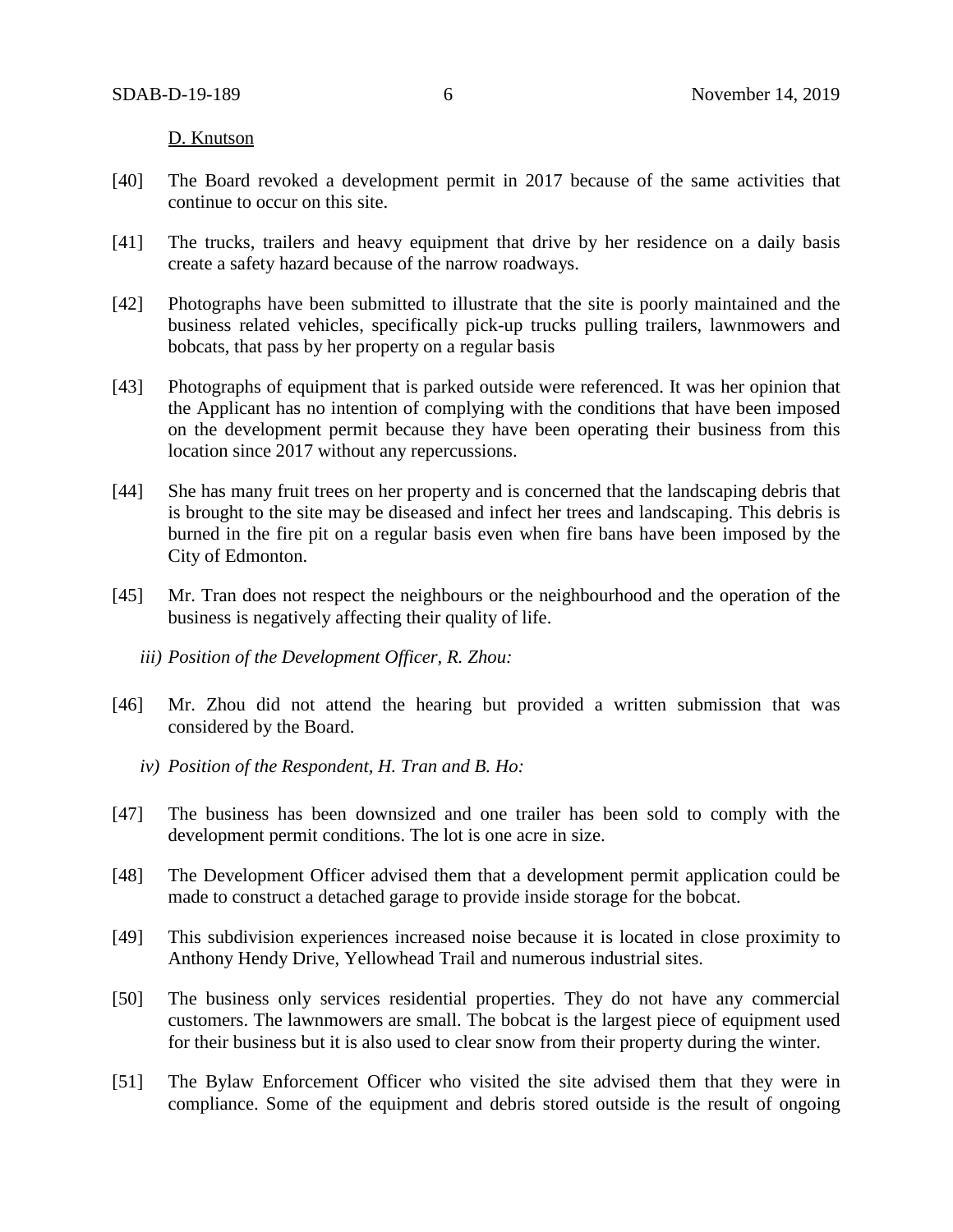renovations on their house. However, the neighbours automatically assume that this is business related material.

- [52] The Fire Department did come to the site but that was the result of a smoking barbeque and camp fire.
- [53] The bobcat is used to clear snow from the road because the city is slow to clear it.
- [54] It was their opinion that the photographs submitted by the Appellant fit their narrative and do not provide an accurate reflection of the situation.
- [55] Debris that is brought to their site is taken to the dump the next day. Anything burned on their site is their own personal material.
- [56] Mr. Tran and Mr. Ho provided the following information in response to questions from the Board:
	- a) It was acknowledged that employees did come to the site during the summer months but their employees will now be told to meet at a job site in order to comply with the condition imposed on the development permit.
	- b) Some individuals who reside in the house are employed by their business.
	- c) They own one 350 pickup truck and two 150 pickup trucks.
	- d) The trailer will be stored offsite for the winter.
	- e) The water system is located on an incline and a trailer is required to bring water to the site. Bylaw Enforcement advised them they could use the trailer for this purpose.
	- f) It was acknowledged that one of the conditions imposed on the development permit require the bobcat to be stored off site at an approved storage facility.
	- g) He disputed the evidence provided by the Appellant that the one tonne pickup truck exceeds the maximum allowable vehicle weight.
	- h) The water tank needs to be filled three times per week.
	- *v) Position of Affected Property Owners in Support of the Respondent*

#### K. Dzweinka:

[57] She owns the three acre parcel of land adjacent to the subject site and has lived in this subdivision for 25 years. This subdivision is a small community that is surrounded by commercial and industrial uses as well as Yellowhead Trail and Anthony Henday Drive which results in a lot of traffic and noise.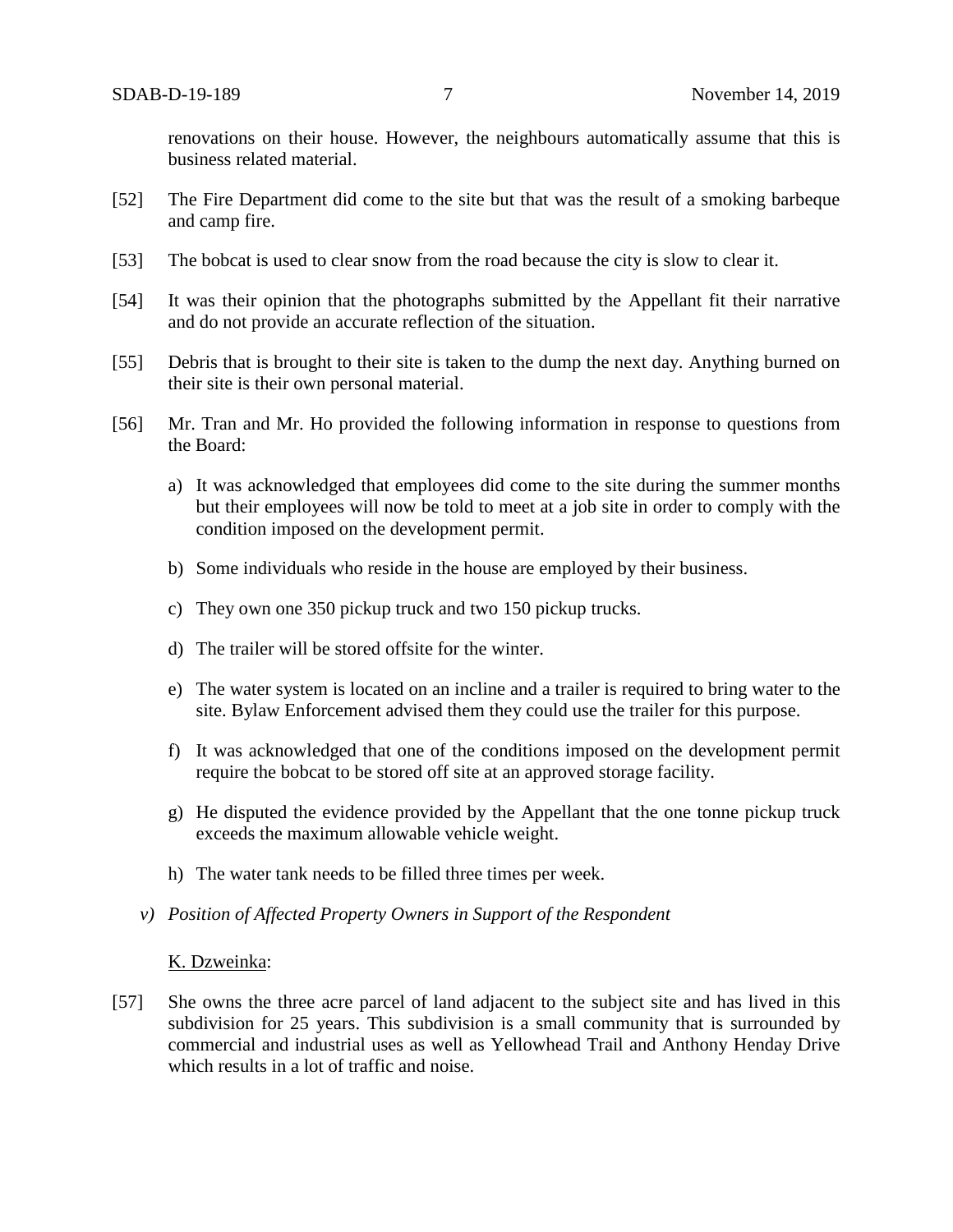- [58] Over the last ten years, there has been an influx of commercial uses. Some of the older residents have sold their properties and they have been purchased by people who want to operate their business in this location because of the surrounding land uses.
- [59] It was her estimation that only 12 residents who reside in the subdivision do not operate businesses. A window company receives deliveries before 7:00 a.m. and after 7:00 p.m. The Nursing Home operates 24 hours, 7 days per week with shift changes and family visiting days. There are often vehicles parked along the street and delivery and garbage trucks visit the site on a regular basis.
- [60] There are three trucking companies operating in the subdivision with, commercial trucks that exceed the maximum GVW. They are legally allowed to operate from the subdivision.
- [61] It was acknowledged that there are some businesses operating without valid development permits.
- [62] Mr. Tran is trying to obtain a development permit in order to operate his business legally. There is a language barrier and he is doing his best to work with the Development Authority to abide by the rules.
- [63] Development Permit applications for two more group homes are currently outstanding.
	- *vi) Rebuttal of the Appellant*
- [64] The noise that they are experiencing is not coming from Yellowhead Trail or Anthony Henday Drive. The noise is being generated by the loading of equipment and the truck and trailer leaving the subject site.
- [65] A 350 GMC dually is a heavy truck that weighs approximately 5900 GVW according to information provided on the website.
- [66] The snow is being cleared from their site onto the road. The city has to maintain the road because of the school buses.
- [67] Most residents have and enjoy recreational fire pits. However, they are not bringing landscaping debris from a job site to burn in their fire pits as evidenced in the photographs that have been submitted.
- [68] They have lived in the subdivision for over 23 years and their quality of life should not be negatively impacted because of additional businesses moving into the subdivision. Each business has an impact on their quality of life. They are currently working with their Councilor to address the problem with businesses operating in this subdivision.
- [69] It is in their interest to help the City control the operation of businesses in this subdivision.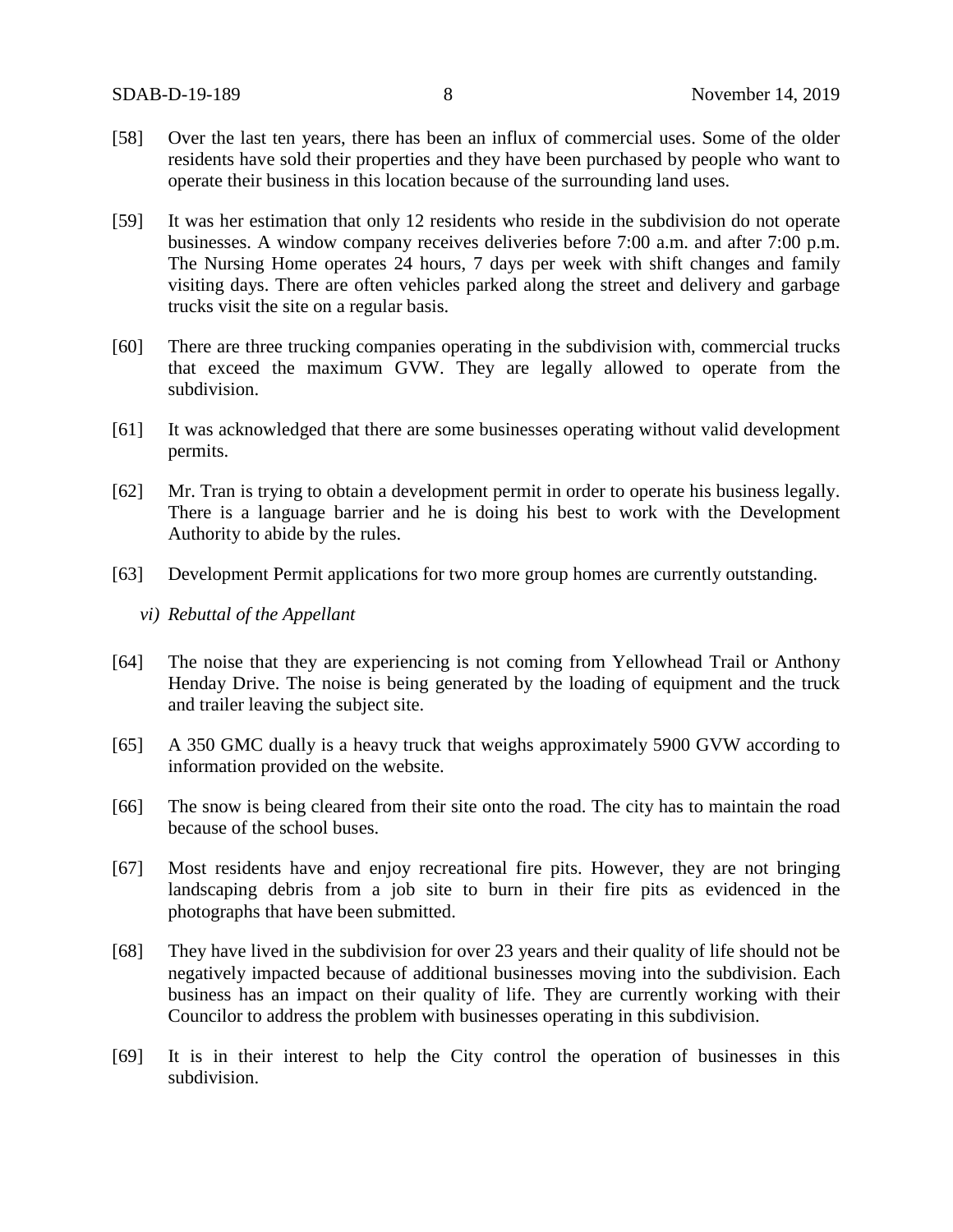- [70] The site cannot be used as an employee rendezvous point as stated in the conditions.
- [71] The bobcat has been stored on their site on an ongoing basis.
- [72] Three trucks leave with trailers every morning and return every evening which is not in keeping with the spirit of a home based business.
- [73] They questioned the evidence provided that the business is being downsized.

## **Decision**

- [74] The appeal is **DENIED** and the decision of the Development Authority is **CONFIRMED**. The development is **GRANTED** as approved by the Development Authority subject to the following **CONDITIONS**:
	- 1. The business owner must live at the site. The business use must be secondary to the residential use of the building and shall not change the residential character of the Dwelling or Accessory Building (Section 7.3(7));
	- 2. There shall be no exterior display or advertisement other than an identification plaque or sign a maximum of 20 cm  $(8)$  x 30.5 cm  $(12)$  in size located on the dwelling (Land Use Bylaw Section 85.1 and Zoning Bylaw Section 75.1);
	- 3. The Major Home Based Business shall not generate pedestrian or vehicular traffic, or parking, in excess of that which is characteristic of the Zone in which it is located (Land Use Bylaw Section 85.3 and Zoning Bylaw Section 75.3);
	- 4. There shall be no non-resident employees or business partners working on-site;
	- 5. There shall be no client visits associated with the business;
	- 6. The site shall not be used as a daily rendezvous for employees or business partners;
	- 7. There shall be no outdoor business activities, or outdoor storage of material or equipment associated with the business (Land Use Bylaw Section 85.5 and Zoning Bylaw Section 75.5). All business related equipment shall be stored in the principal dwelling or the accessory building;
	- 8. No offensive noise, odour, vibration, smoke, litter, heat or other objectionable effect shall be produced;
	- 9. Fabrications of business related materials are prohibited;
	- 10. Any commercial vehicle, loaded or unloaded, having a maximum gross vehicle weight (G.V.W.) exceed 4600 kg is prohibited in a Residential Zone (Section 45.1.a.).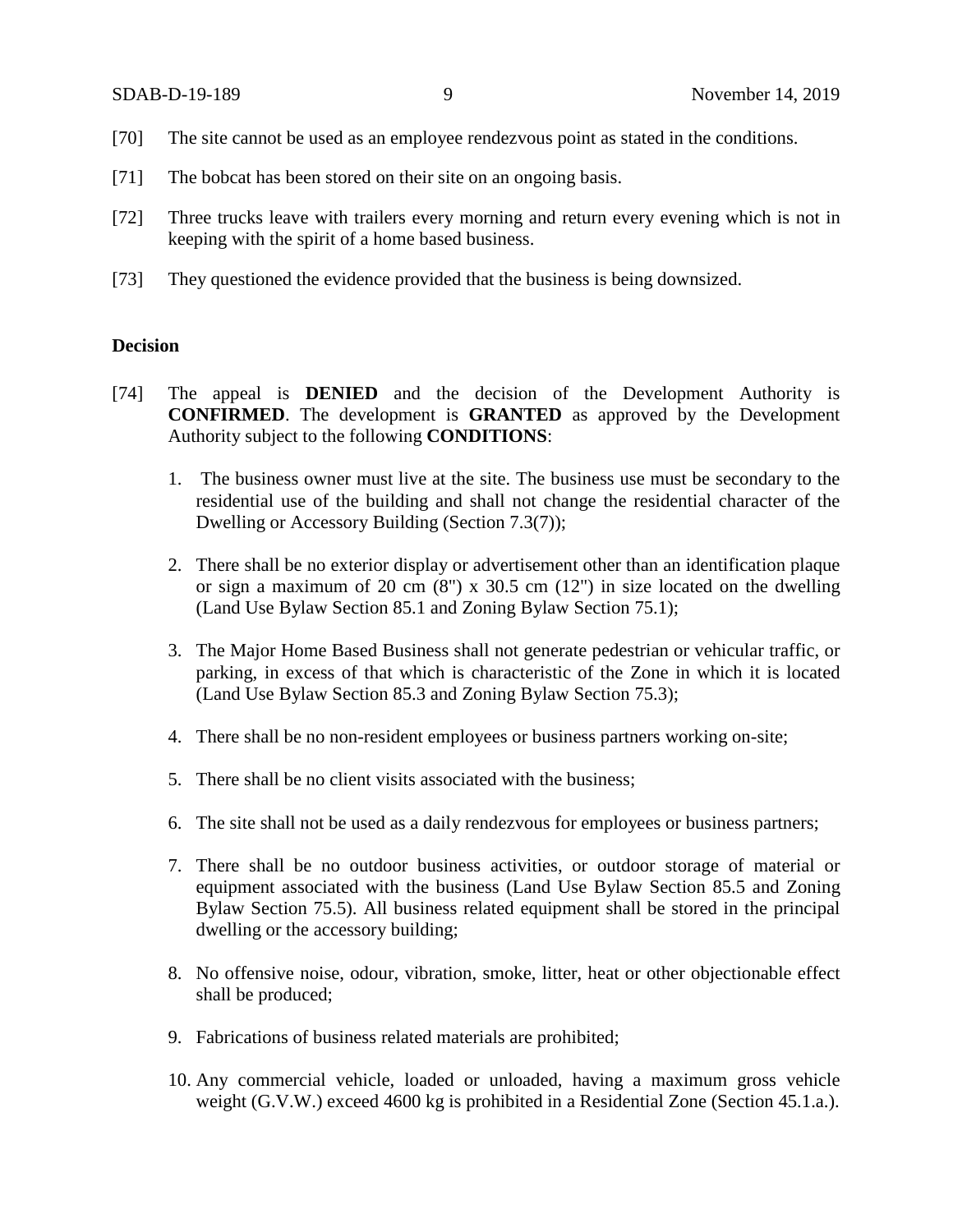- 11 All commercial and industrial equipment, including but not limited to Bobcats, are not permitted at the site. The equipment shall be stored at an approved storage facility;
- 12. All commercial, industrial and overweight vehicles shall be parked at an approved storage facility. The Development Permit may be revoked if any commercial, industrial and overweight vehicles are parked or stored at the residential site;
- 13. One or more business related trailer shall be parked at 4514 101 Street or another approved storage facility;
- 14. All parking for the Dwelling and Home Based Business must be accommodated on site, unless a parking variance has been granted for this Major Home Based Business;
- 15. This Development Permit may be cancelled at any time if the Home Based Business as stated in the Permit Details changes (Section 17.2);
- 16. This approval is for a 2 year period from the date of this decision. A new Development Permit must be obtained to continue to operate the business from this location. This Development Permit expires on November 14, 2021.

#### Notes:

- 1. An approved Development Permit means that the proposed development has been reviewed against the provisions of this bylaw. It does not remove obligations to conform with other legislation, bylaws or land title instruments such as the Municipal Government Act, the Edmonton Building Permit Bylaw or any caveats, covenants or easements that might be attached to the Site (Section 5.2).
- 2. This Development Permit is not a Business License.
- 3. Subject to the right of appeal. The permit is not valid until the required Notification Period expires (date noted below in accordance with Section 21.1 and 17.1).
- 4. This Development Permit is for an Administration Office and storage of business related equipment in the accessory building only.

#### **Reasons for Decision**

- [75] A Major Home Occupation is a Listed Use in the DC2 Site Specific Development Control Provision pursuant to DC2.369.3.d of the *Edmonton Zoning Bylaw*.
- [76] Pursuant to section 3.2(c) of the *Edmonton Zoning Bylaw*, a Major Home Occupation or Homecraft is deemed to be a Major Home Based Business.
- [77] Section DC2.369.5.b states that: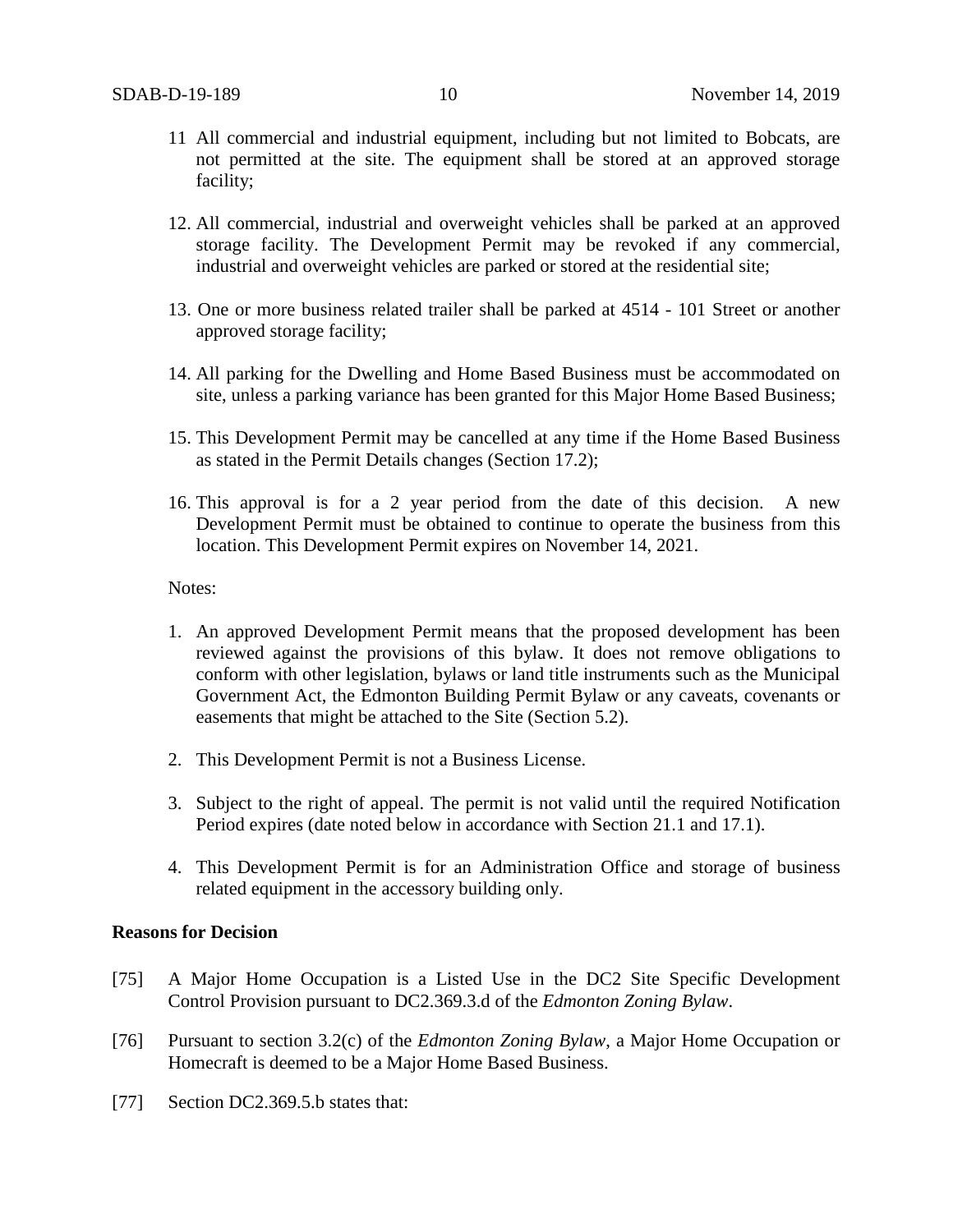Major Home Occupations shall be in accordance with section 85 of the Land Use Bylaw.

- [78] Section 685(4)(b) of the *Municipal Government Act* dictates the authority of the Board in hearing this appeal. Pursuant to Section 685(4)(b) of the *Municipal Government Act,* the appeal before this Board is limited to whether the development authority followed the directions of council and if the subdivision and development appeal board finds that the development authority did not follow the directions it may, in accordance with the directions, substitute its decision for the development authority's decision.
- [79] The Board finds that the Development Officer did follow the direction of Council for the following reasons:
	- a) A Major Home Occupation is a listed use in this Site Specific Development Control Provision.
	- b) The proposed development complies with all development regulations contained in the *Land Use Bylaw*/*Edmonton Zoning Bylaw*.
	- c) There are no exterior or interior changes proposed to the existing Single Detached House or Accessory Buildings.
	- d) Based on a review of the inspection photographs that were taken on September 16, 2019, there was no outdoor storage of business related materials. One business related trailer is currently being stored off-site and a smaller trailer is stored inside the Accessory Building.
	- e) Very strict conditions have been imposed on the development permit specifically that the outdoor storage of business related materials, client visits and non-resident employees are not permitted and that one or more business related trailer must be parked offsite at an approved storage facility.
	- f) The Development Permit was only approved for a two year period instead of the typical five year approval in order to allow the City to monitor the business for any non-compliance to the Development Permit conditions.
	- g) Given the semi-rural setting and with the busy Yellowhead Highway and Anthony Henday ring-road in the vicinity, the business is reasonably compatible with surrounding developments.
- [80] While the Board acknowledges the concerns of the Appellants and other neighbours, the power of the Board in this appeal is limited to determining whether or not the development authority followed the directions of Council.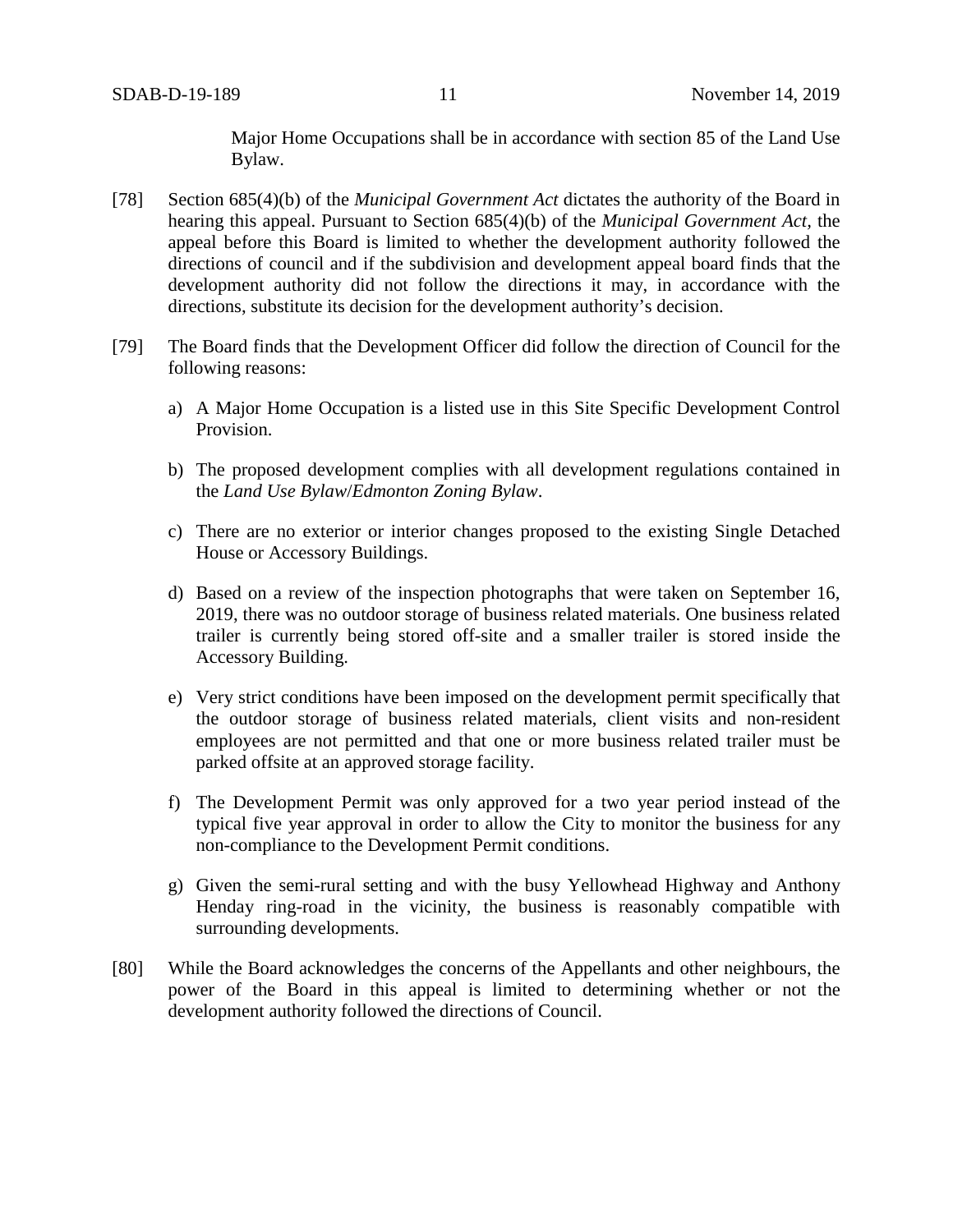[81] For the foregoing reasons, the Board finds that the Development Authority did follow the directions of Council. Therefore, the appeal is denied and the development is granted.

Vincent Laberge, Presiding Officer Subdivision and Development Appeal Board

c.c.: City of Edmonton, Development & Zoning Services – R. Zhou / A. Wen